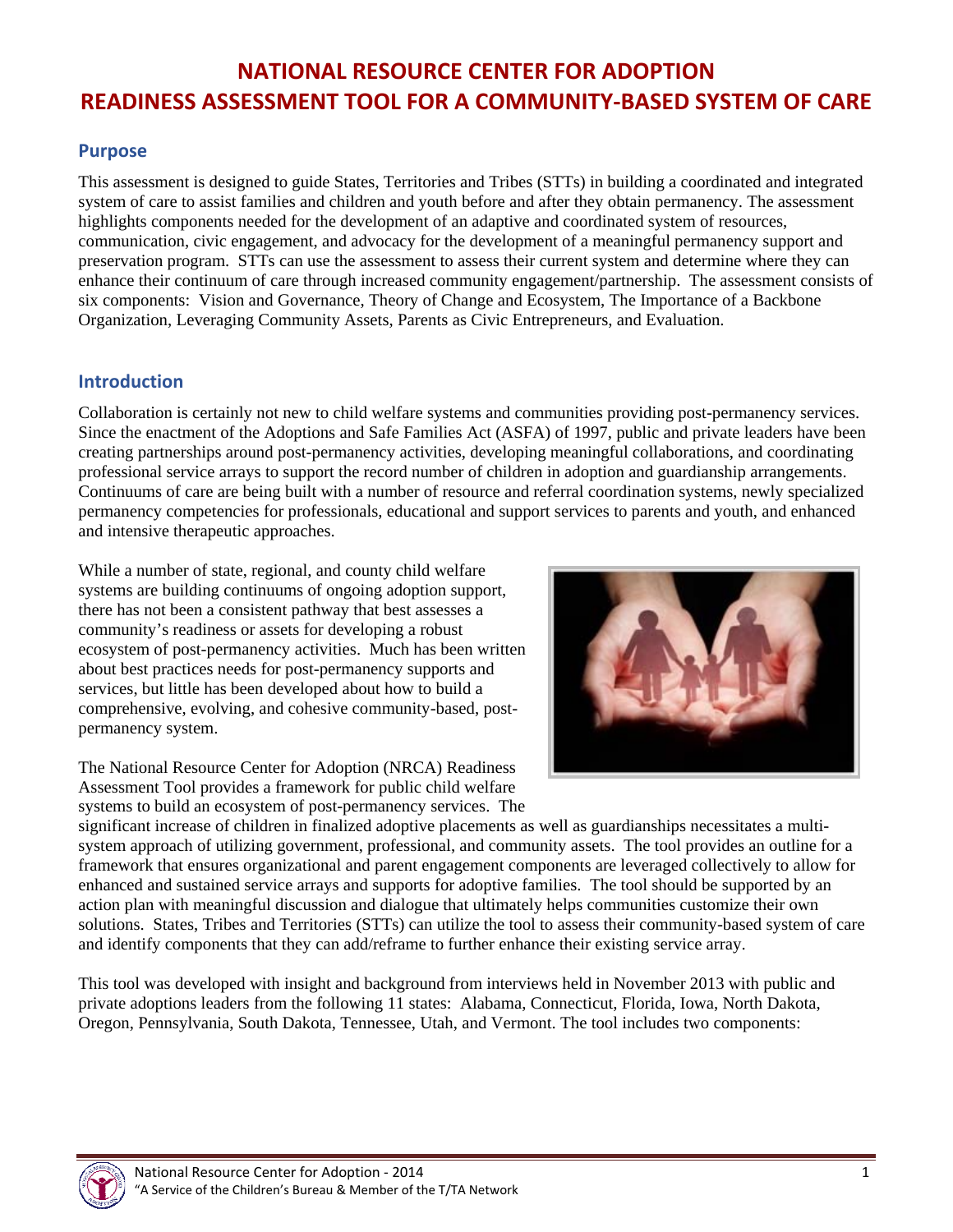An assessment that highlights components needed for the development of an adaptive and coordinated system of resources, communication, civic engagement and advocacy for a meaningful preservation program. STTs can complete the assessment to determine where they can enhance their system of care through increased community engagement/partnership.

A document that provides an overview of the need for a systems approach in providing post- permanency services as well as more in-depth information on the components that are highlighted in the assessment. The document is broken into sections based on the components described in the assessment. STTs can refer to this document to obtain examples or additional information that will help them to implement that particular component within their system of care.

STTs should review the six components on the tool to answer "yes" or "no" next to each factor. After reviewing all of the factors under a component, the STT should assess whether they believe the overall component has been met. If it has been met, mark "yes" for completed. If not, then the STT should assess whether they believe the STT is currently working toward meeting this component and is on track. The tool should help a STT to assess their overall progress in effectively using the community to create a robust post adoption program

For an electronic copy of the NRCA Assessment to Determine Form go to: http://www.nrcadoption.org/raversion1/

## **A. Vision and Governance**

The public-private partnership has identified and appointed a diverse group of individuals who have agreed to be members of the Steering Committee that helps to lead, coordinate, develop, and integrate post-permanency supports and activities in a designated community.

| <b>Evidence</b>                                                                               | $\mathbf Y$ | N |
|-----------------------------------------------------------------------------------------------|-------------|---|
| • Individuals have been identified and appointed to serve on the "Steering Committee."        |             |   |
| • The committee includes, at a minimum, the following representatives:                        |             |   |
| Adoptive parents and guardians (including those who recently adopted)                         |             |   |
| Service providers, particularly mental health and children's services<br>✓                    |             |   |
| A representative of the public child welfare agency that oversees adoption                    |             |   |
| Current providers involved in foster care and pre-adoptive and placement support              |             |   |
| A representative of the judiciary overseeing juvenile issues                                  |             |   |
| A university-based researcher skilled in adoptions competencies                               |             |   |
| A faith-based representative                                                                  |             |   |
| A business leader                                                                             |             |   |
| Advocates who are media savvy                                                                 |             |   |
| Tribal representative                                                                         |             |   |
| The Steering Committee has developed a "charter" that describes core values, a vision, and a  |             |   |
| mission statement that are/will be incorporated throughout the community-based system of care |             |   |
| design and network of services and supports.                                                  |             |   |
| The Steering Committee has clearly identified its geographic area for purposes of community-  |             |   |
| engagement for its post-permanency system.                                                    |             |   |
| The Steering Committee has established a set meeting schedule.                                |             |   |

*Completed: Yes No OR In progress and on-track: Yes No* 

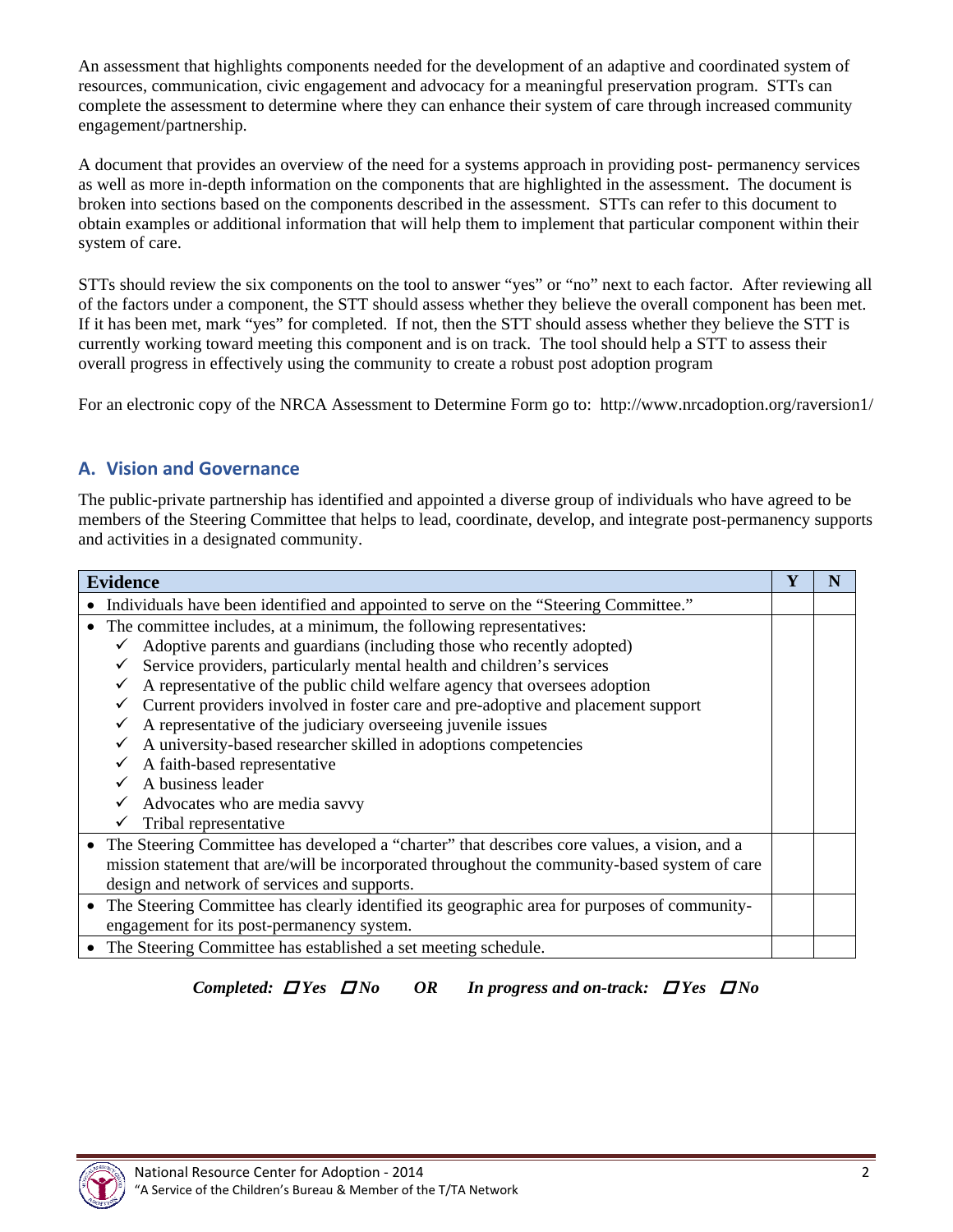## **B. Theory of Change and Ecosystem**

The State or County child welfare agency has been authorized to institutionalize a public-private partnership for purposes of building a broad ecosystem of post-permanency policies, activities, services, and supports. The partnership will be supported by a "Steering Committee" as the venue for planning and developing the "theory of change" in a post-permanency system.

| <b>Evidence</b>                                                                                                                                            | Y | N |
|------------------------------------------------------------------------------------------------------------------------------------------------------------|---|---|
| The child welfare agency has evidence authorizing it to enter into a private-public partnership for                                                        |   |   |
| post-permanency planning and activities. Evidence can be demonstrated by legislation, executive                                                            |   |   |
| order, or proclamation.                                                                                                                                    |   |   |
| • The partnership's governing venue will consist of a Steering Committee. At a minimum, the<br>following roles will be established.                        |   |   |
| • Steering Committee Roles:                                                                                                                                |   |   |
| Agrees to be identified as the community planning and advocacy group for the post-permanency<br>system in partnership with the local child welfare agency. |   |   |
| • Agrees to engage with willing providers, advocates, businesses, and philanthropists around post-<br>permanency supports.                                 |   |   |
| • Provides oversight of developed sub-committees—including defined approval of changes and<br>allocation of funding/resources.                             |   |   |
|                                                                                                                                                            |   |   |
| • Public Child Welfare Roles:                                                                                                                              |   |   |
| • Recognizes the Steering Committee as the community-based planning and advocacy body for                                                                  |   |   |
| planning and coordinating strategies for activities.                                                                                                       |   |   |
| • Agrees to communicate to adoptive parents/guardians on the activities and services that the                                                              |   |   |
| Steering Committee is overseeing.                                                                                                                          |   |   |
| • Assists in joint media awareness and advocacy activities on the promotion of pre- and post-                                                              |   |   |
| permanency activities.                                                                                                                                     |   |   |
| • The Steering Committee will be co-chaired by a designated leader of the child welfare agency and a                                                       |   |   |
| leader from the private or community sector. The State's designee for post-permanency activities                                                           |   |   |
| will be a key participant.                                                                                                                                 |   |   |
| • The public child welfare agency has assigned staff to stay current with state and federal                                                                |   |   |
| requirements and to keep the Steering Committee and state updated on these policy initiatives.                                                             |   |   |

*Completed: Yes No OR In progress and on-track: Yes No* 

## **C. The Importance of a Backbone Organization**

The Steering Committee's system of care work will be supported and implemented by a Backbone Organization that will lead efforts in coordinating, planning strategies, tracking tasks, funding/fiduciary, and communicating activities and developments.

| <b>Evidence</b>                                                                                      |  |
|------------------------------------------------------------------------------------------------------|--|
| • A Backbone Organization has been identified. It will either be the local child welfare agency or a |  |
| private entity that acts a "backbone" through contract with the local child welfare agency.          |  |
| The Steering Committee and Backbone Organization have delineated roles and responsibilities          |  |
| including:                                                                                           |  |
| Administrative tasks of the Steering Committee.<br>$\checkmark$                                      |  |
| Maintenance of mission critical documents and information (e.g., minutes)<br>$\checkmark$            |  |
| Coordinating role for purposes of activities and communication on post-adoption supports.<br>✓       |  |
| What are their specific products/outcomes?                                                           |  |

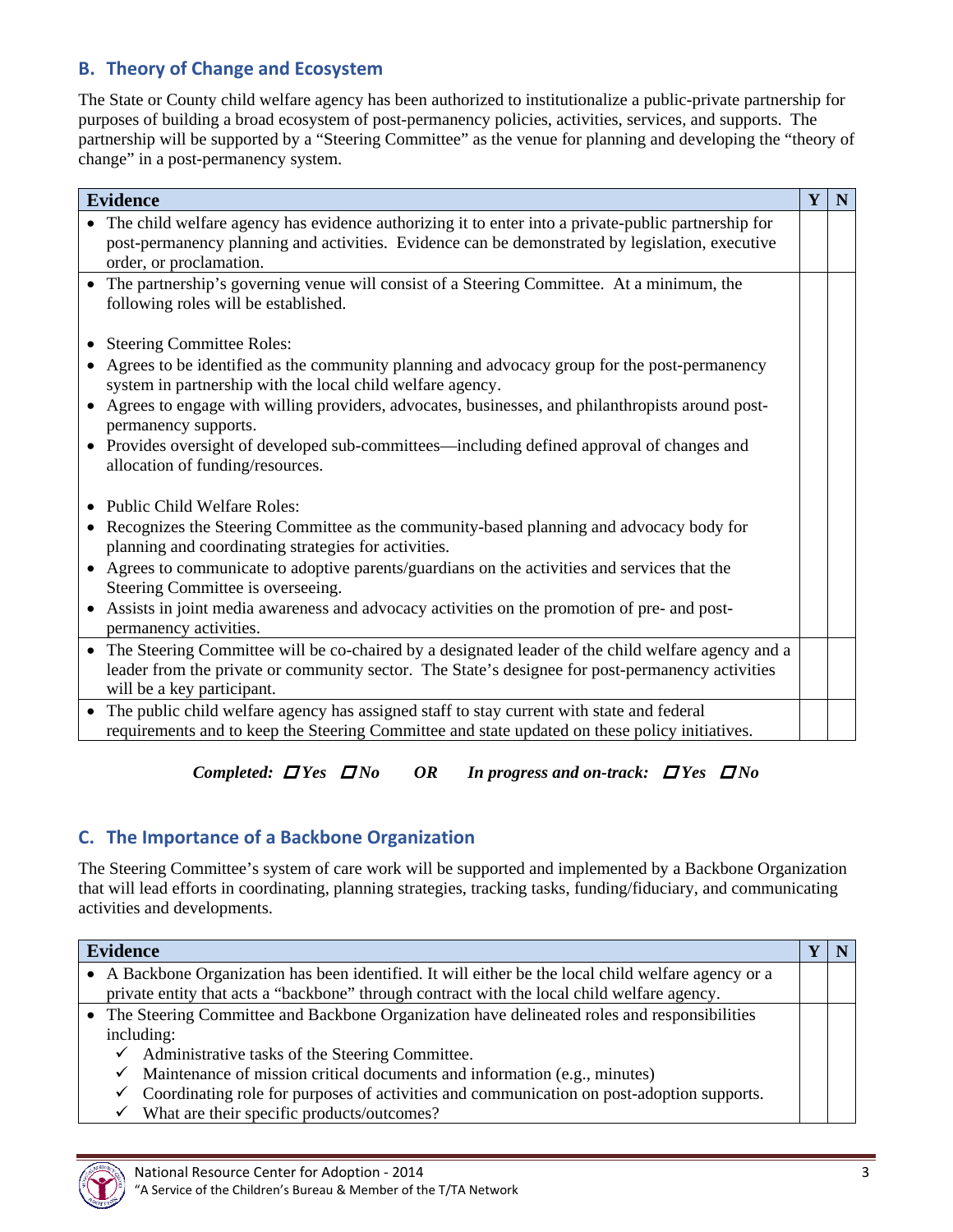The Backbone Organization will act as a fiscal agent on funding opportunities for both public and private dollars.

#### *Completed: Yes No OR In progress and on-track: Yes No*

#### **D. Leveraging Community Assets**

The Steering Committee has developed and identified "community-led" activities and service arrays that are available at no cost or nominal fees to adoptive parents/guardians.

| <b>Evidence</b>                                                                                                                                                                                                                                                                                                                                                                                                                                                                                                                                                            | Y |  |
|----------------------------------------------------------------------------------------------------------------------------------------------------------------------------------------------------------------------------------------------------------------------------------------------------------------------------------------------------------------------------------------------------------------------------------------------------------------------------------------------------------------------------------------------------------------------------|---|--|
| Community-sponsored activities for parents: Community organizations are recruited to sponsor<br>and support activities for parents such as adoption parties, parent's "night outs," National Adoption<br>day activities, space for meetings and groups, etc. Various entities for outreach may include:<br>Service clubs (e.g. Kiwanis, Rotary, etc.)<br>✓<br>Faith-based organizations, particularly those with strong social justice outreach activities and<br>$\checkmark$<br>auxiliaries<br><b>Local libraries</b><br>Local universities and colleges<br>$\checkmark$ |   |  |
| Hospitals and healthcare systems                                                                                                                                                                                                                                                                                                                                                                                                                                                                                                                                           |   |  |
| Corporate partnerships: Partnerships are engaged with corporations, foundations, volunteer, and<br>sponsorship opportunities that benefit the post-permanency support system. Various entities for<br>corporate partnerships may include the following:                                                                                                                                                                                                                                                                                                                    |   |  |
| <b>Chambers of Commerce</b>                                                                                                                                                                                                                                                                                                                                                                                                                                                                                                                                                |   |  |
| Small businesses                                                                                                                                                                                                                                                                                                                                                                                                                                                                                                                                                           |   |  |
| Corporations with community relations contacts                                                                                                                                                                                                                                                                                                                                                                                                                                                                                                                             |   |  |
| Local financial institutions                                                                                                                                                                                                                                                                                                                                                                                                                                                                                                                                               |   |  |
| Community foundations/local family foundations<br>✓                                                                                                                                                                                                                                                                                                                                                                                                                                                                                                                        |   |  |
| United Way<br>✓                                                                                                                                                                                                                                                                                                                                                                                                                                                                                                                                                            |   |  |
| 211 systems/community referral systems                                                                                                                                                                                                                                                                                                                                                                                                                                                                                                                                     |   |  |
| • The Steering Committee develops an "asset map" that includes the community-led activities.                                                                                                                                                                                                                                                                                                                                                                                                                                                                               |   |  |

#### *Completed: Yes No OR In progress and on-track: Yes No*

#### **E. Parents as Civic Entrepreneurs**

The Steering Committee ensures that adoptive parents/guardians are engaged as civic entrepreneurs for purposes of designing policy, generating solutions, providing peer and training support, and leveraging community relationships and assets. Parents have a legitimate voice in the child welfare system, being able to provide feedback and guidance on policies and programs that directly address adoption/guardianship issues.

| <b>Evidence</b>                                                                                     |  |
|-----------------------------------------------------------------------------------------------------|--|
| Listening Tours and Focus Groups: Public and private leaders actively solicit opportunities to have |  |
| unfiltered conversations and dialogue with adoptive parents/guardians.                              |  |
| • Planning Venue: The Steering Committee has created a venue specifically for adoptive              |  |
| parents/guardians who have a legitimate voice in the child welfare system, being able to provide    |  |
| feedback and guidance on policies and programs that directly address adoption issues.               |  |
| Parents as Connectors: Individuals who are willing to assist adoptive parents/guardians in          |  |
| navigating the system of supports.                                                                  |  |
| Parents as Mavens: System utilizes parent mentors: Individuals who are assigned to guide            |  |
| designated families beginning at placement and provide support through and after the finalization   |  |
| process.                                                                                            |  |

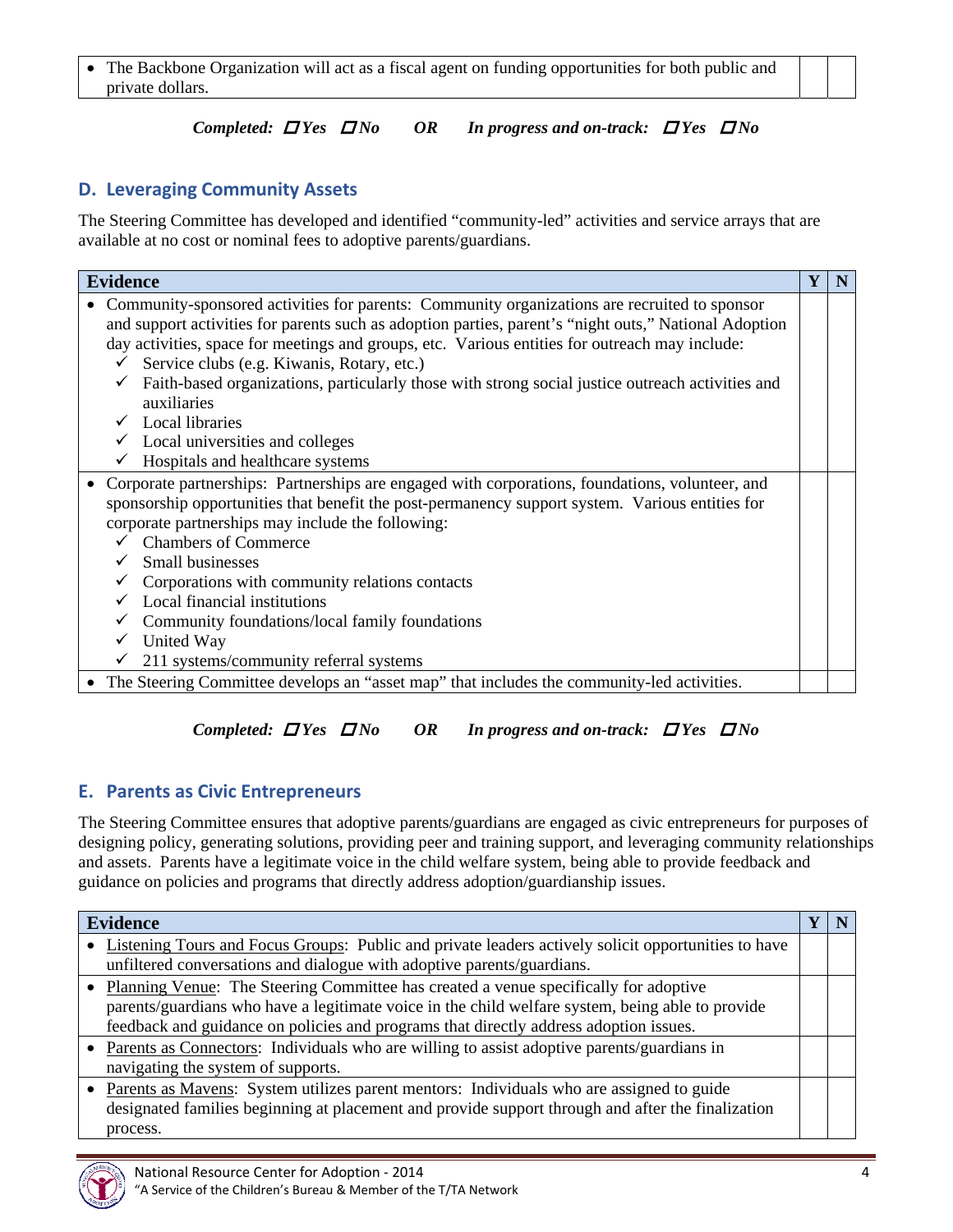#### • Resource Development: The committee has developed resources that would support the following:

- $\checkmark$  Paid staff for ongoing coordination, tracking, and development of professional and community-based supports
- $\checkmark$  Stipends/travel for leaders of parents groups
- $\checkmark$  Conference participations

#### *Completed: Yes No OR In progress and on-track: Yes No*

#### **F. Evaluation**

The Steering Committee has developed a "logic model" that maps inputs, activities, outputs, and short-term and long-term outcomes that are measurable over time. The Committee ensures monitoring and evaluation of outputs and outcomes including assessing impact through Return on Investment analysis.

| <b>Evidence</b>                                                                                                                          | Y | N |
|------------------------------------------------------------------------------------------------------------------------------------------|---|---|
| Short-term outcomes: The Committee develops a plan for short-term outcomes that looks to                                                 |   |   |
| enhance the following within a 24 month period:                                                                                          |   |   |
| Referral and information coordination are increased<br>$\checkmark$                                                                      |   |   |
| Improved parenting skills (e.g., coping skills)<br>$\checkmark$                                                                          |   |   |
| $\checkmark$<br>Enhanced parent support and engagement (e.g., sense of belonging, forming connections,<br>support groups are functional) |   |   |
| Improved parent education and knowledge (e.g., behaviors of youth, developmental<br>stages)                                              |   |   |
| Increase in professionalism in serving adoptive families<br>$\checkmark$                                                                 |   |   |
| Enhanced communication among parents<br>$\checkmark$                                                                                     |   |   |
| Enhanced communication and information "brokerage" of professional services<br>$\checkmark$                                              |   |   |
| Increase in corporate and civic organizations providing support to adoptive families and<br>$\checkmark$                                 |   |   |
| youth                                                                                                                                    |   |   |
| $\checkmark$ Increased adoption competencies of professionals                                                                            |   |   |
| • Long-term outcomes: The Committee develops a plan for long-term outcomes that looks to                                                 |   |   |
| impact the following over a five year period:                                                                                            |   |   |
| Increase in adoptions and/or guardianships<br>✓                                                                                          |   |   |
| Prevention of adoption dissolutions/Increased family stability<br>$\checkmark$                                                           |   |   |
| Prevention of guardianship dissolutions/Increased family stability<br>$\checkmark$                                                       |   |   |
| Increase in school stability and educational attainment of children<br>$\checkmark$                                                      |   |   |
| Awareness events and support activities are "institutionalized" on a regular schedule<br>$\checkmark$                                    |   |   |
| Improved quality of life for adoptive/guardianship families and youth (e.g., less<br>$\checkmark$                                        |   |   |
| behavioral problems, less familial stress, greater emotional security of youth                                                           |   |   |
| Outputs: The following are examples to be tracked:<br>$\bullet$                                                                          |   |   |
| # of parent support groups and attendance                                                                                                |   |   |
| # of parent liaisons and mentors matched with new adoptive parents/guardians<br>$\checkmark$                                             |   |   |
| # and types of trainings available to adoptive parents/guardians<br>$\checkmark$                                                         |   |   |
| # of professionals and organizations by type as identified to be a post-permanency<br>$\checkmark$                                       |   |   |
| resources                                                                                                                                |   |   |
| #, type, and attendance of community activities<br>✓                                                                                     |   |   |
| Call and referral volume to any referral line<br>✓                                                                                       |   |   |
| SEO analysis of local website                                                                                                            |   |   |
| Community relations contacts with businesses and civic organizations<br>✓                                                                |   |   |

*Completed: Yes No OR In progress and on-track: Yes No* 

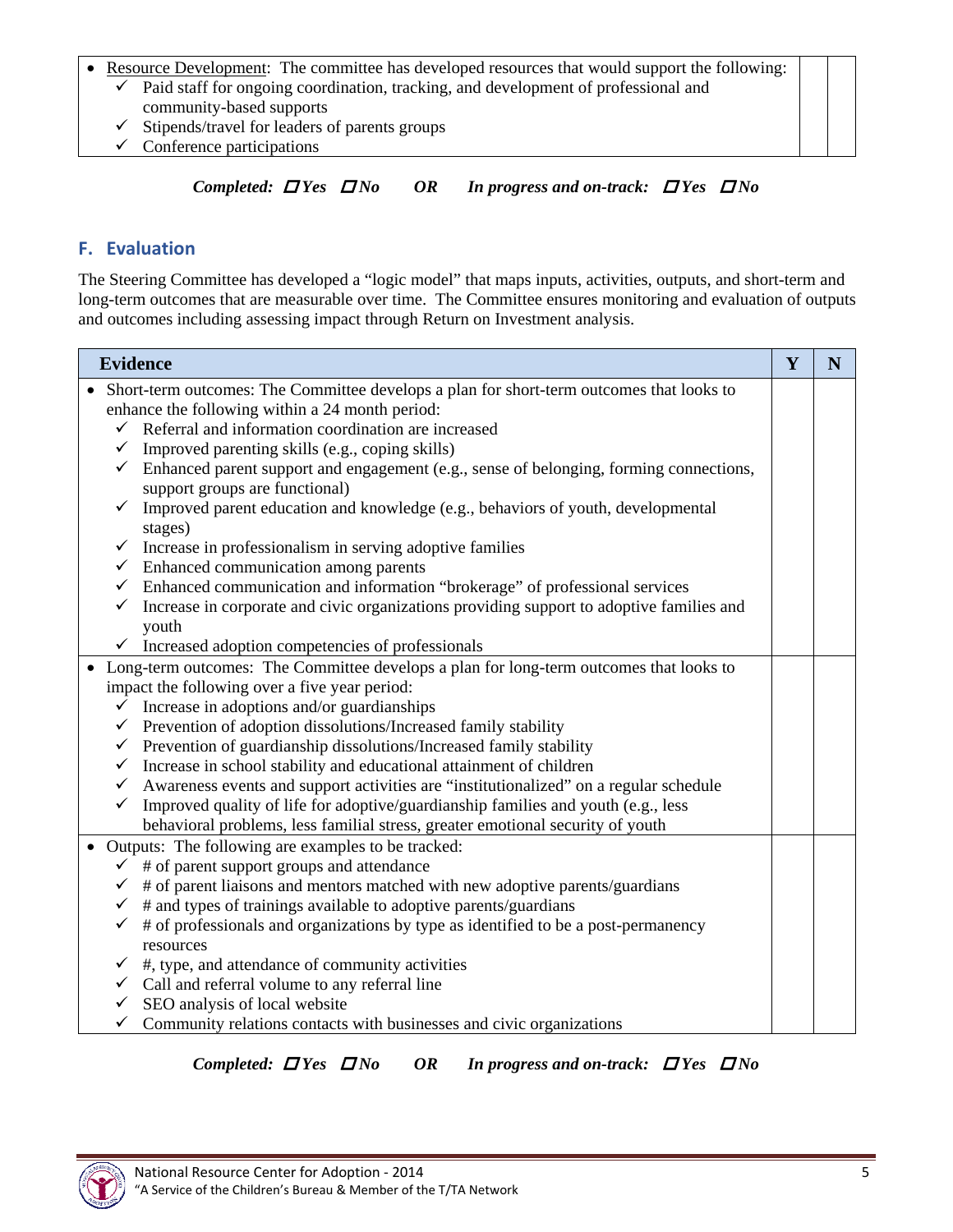## **Building a Community‐Based System of Care to Support Adoptive/Guardianship Families**

## **Need for a Systems Approach**

The NRCA Readiness Assessment Tool's emphasis on systems development and change is what sets the tool apart from scaling conventional post-permanency, service-delivery programs built on government dollars. Parsons (1997) identified three types of systems—bureaucratic, professional, and community—that are all intertwined in the social systems of a community. "Currently, the balance tilts toward a combination of the bureaucratic and professional, creating an institutional focus," (Parsons, 1997, p. 9). Although government, as led by the authorized child welfare agency, must be a critical sponsor of such a system, the community's stakeholders must have a systematic plan to best support adoptive families within a systems approach. Given the unique and ever-growing dynamics of post-permanency activities, the tool focuses on shifting the balance toward a community-professional combination, grounded in the assets and desires of the community, and particularly by parents and youth themselves.

**So why a new approach? Why not just scale services for post-permanency activities?** Perhaps the biggest reason is due to the nature of current government funding structures. Unlike title IV-E foster care, title IV-E for adoption assistance does not have a corresponding program or administrative case management functions. According to the Congressional Research Service, nearly one-third of all title IV-E spending (state and federal) supports children in permanent adoption or guardianship placements. In FFY2011, more than 80% of the total spending for title IV-E adoption assistance (\$4.0 billion) and Title V-E kinship guardianship assistance (\$51 million) supported ongoing subsidies for eligible children (Stoltzfus, Child welfare: a detailed overview of program eligibility and funding for foster care, adoption assistance and kinship guardianship assistance under title IV-E of the social security act, 2012)). The subsidy amounts actually exceeded the maintenance portion of all foster care payments of over \$2.4 million.

States do have federal dollars in the form of Title IV-B dollars, specifically Promoting Safe and Stable Families to support adoptive families. The statute includes four service categories that correspond to families at various levels of need (Stoltzfus, The promoting safe and stable families program: reauthorization in the 109th Congress, 2007):

- Family Support Services are intended to help families provide safe and nurturing environments for their children.
- Family Preservation Services are targeted to families in crisis and include placement prevention services, post-reunification services, respite care, parenting skills training and infant safe haven programs.
- Time-Limited Family Reunification Services help families that are seeking to address the conditions that led to removal of a child.
- Adoption Promotion and Support Services help families that are preparing to adopt or that have adopted a child from foster care.

Based upon the above authorization, states are required to comply with a 25% match and provide for no less than 20% of funds to be applied to each category. In the Adoption Promotion and Support Services category, there is no requirement as to the minimum or share that must be spent on post-adoption activities. In 2010, states were provided just over \$341 million in PSSF funds compared to nearly \$4.6 million in title IV-E payments for foster care.

In 2005, the share of funds available from PSSF for Adoption Promotion and Support Services was 19 percent, or \$70 million (Casey Family Programs, 2011). Essentially, federal dollars available for post-adoption support has been, at the most anytime, 1.0% of the federal share of title IV-E foster care dollars and adoption subsidy support. Solely relying on federal dollars from title IV-E or IV-B for post-adoption supports will not suffice considering the current funding requirements.

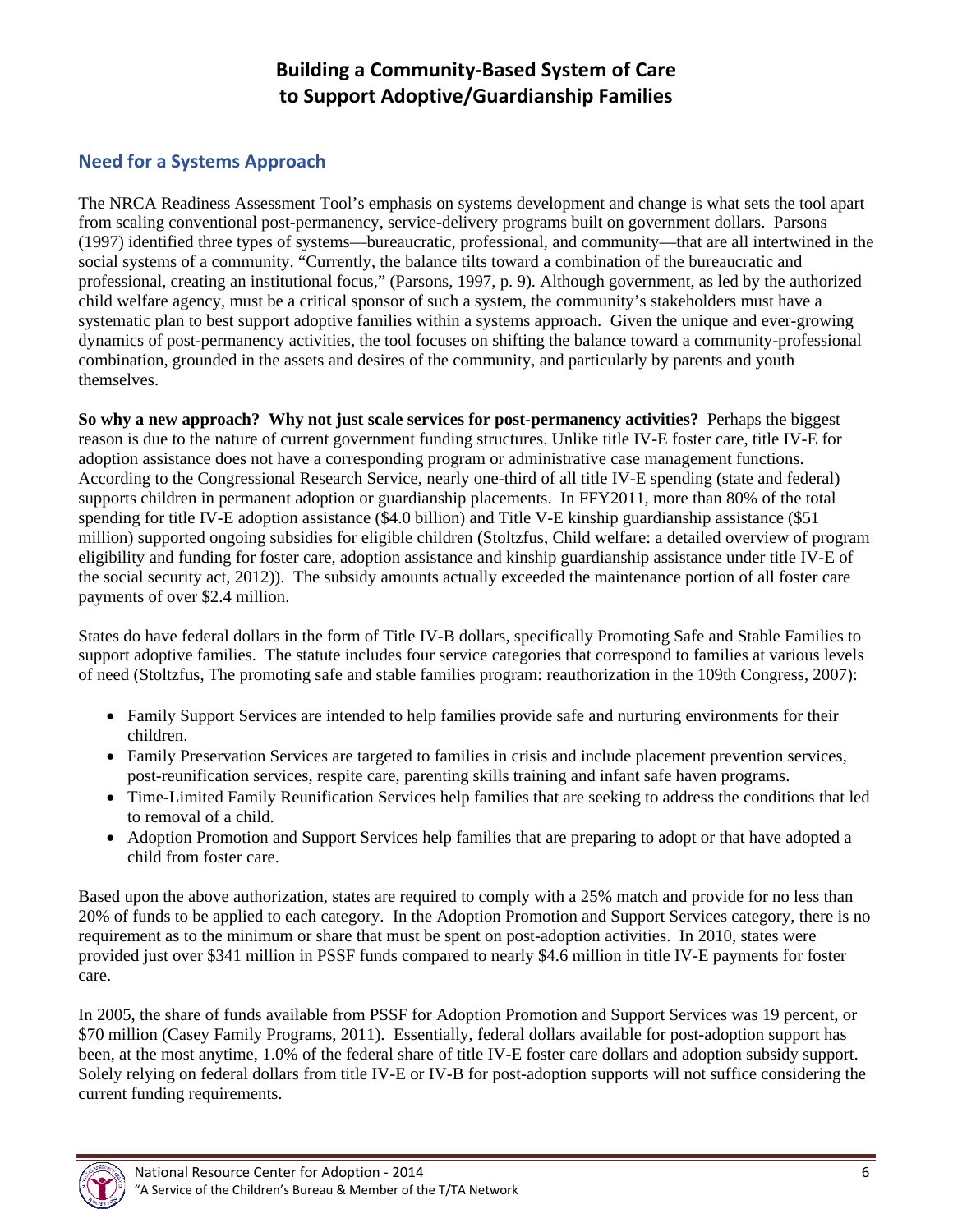Another contributing factor to a new approach is the extraordinary volume increase of children in subsidy arrangements. FFY2002 was a critical year as it was the first year that the nation's title IV-E monthly number of children receiving adoption assistance surpassed the number of children receiving foster care payments. Since then, the gap between adoption assistance and foster care has only widened. Since 2008, the number of children in adoption assistance has been more than double than those in foster care. The following chart illustrates the growing gap:



**Source**: Table prepared by the Congressional Research Service based on title IV-E expenditure claims as submitted by states and compiled annually by HHS, ACF, OLAB, September, 2012.

A common theme among all states that participated in the focus groups was the small number of paid staff dedicated to providing specific post-permanency services or supports, even in those states with dedicated contracts for post-adoption supports. One of the states that participated in the focus groups had a healthy subsidy amount and more children in adoption assistance than foster care; however, the state's adoptions administrator was the only paid professional who provides any type of navigation or services support to parents. In this state, support groups for parents were mainly offered through the foster adoptive association, and resource development was principally provided at the time of placement.

In North Dakota, a Post Adoption Service Task Force was created that developed a mission statement and guiding principles for such services in the state. Focus group members agreed that a perception of a lack of post-adoption services is a threat to recruitment. The Task Force recommended the concept of a North Dakota Post Adoption Center; with the target population of families who have adopted children with special needs from the state's foster care system. The primary goal of the program would be to provide triage for adoptive families in crisis and post adoption support services to families who have adopted children with special needs. Ideally the Center would be administered through a licensed child-placing agency with experience in special needs adoption to facilitate the following:

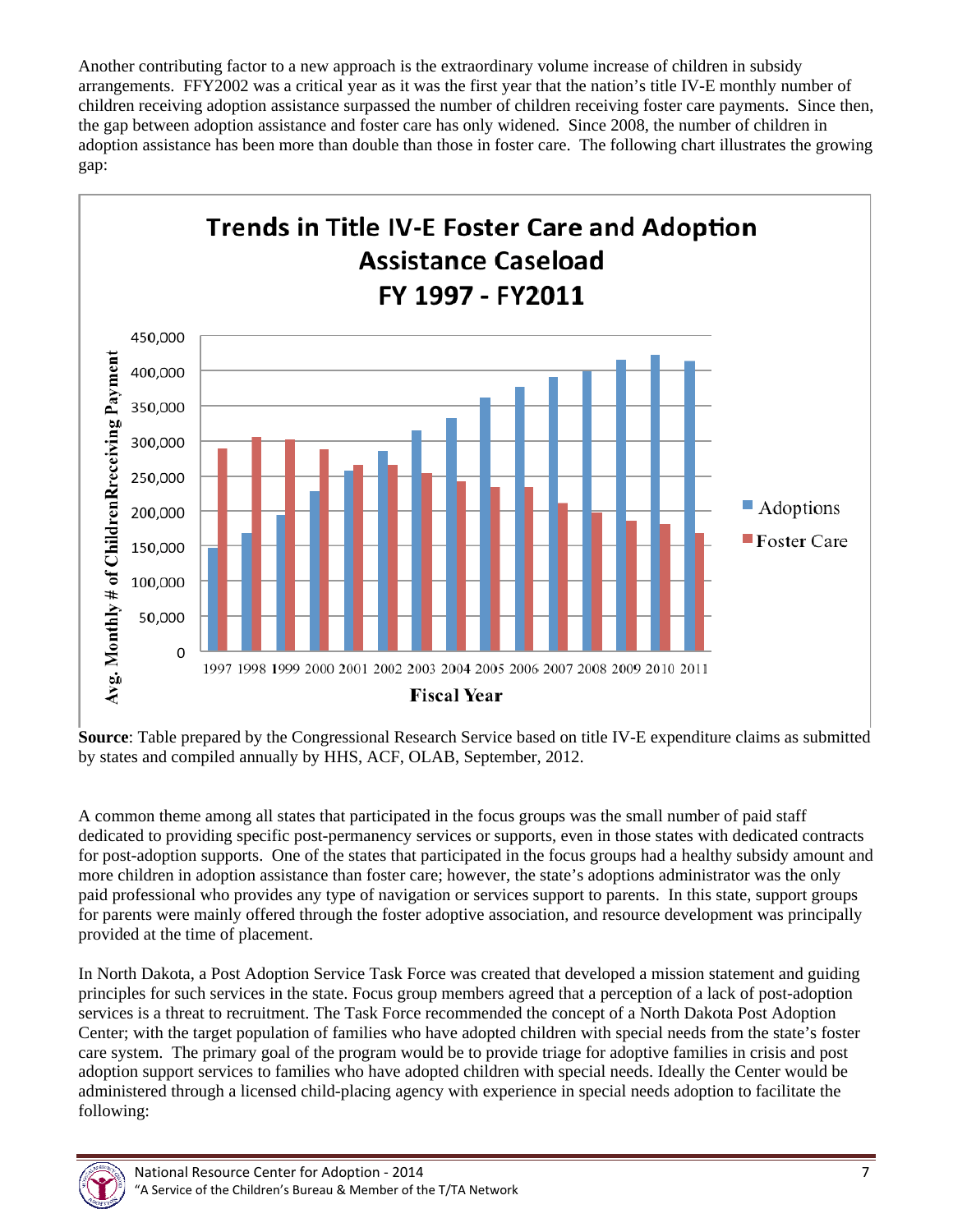- Information and referral through a toll-free phone number, web site and published materials
- Publish materials (cooperatively with the Department) regarding adoption process, and adoption supports in North Dakota.
- Facilitate support groups for adoptive parents and adopted youth (cooperatively with local foster adopt recruitment/ retention coalitions).
- Advanced training on special needs adoption for families.
- Training of mental health providers on special needs adoption.
- Crisis intervention, primarily through phone contact with families.
- Referral for on-going case management services, therapeutic services, mental health services (in-home and residential care) and respite care.
- Facilitating a mentorship program for adoptive parents.

All the services noted above would be provided to families' state wide, primarily through phone and other electronic means, for an estimated cost of less than \$100,000 during the first year.

Stephen Goldsmith, a former chair of the Corporation for National Community Services (CNCS) notes in his book, *The Power of Social Innovation: How Civic Entrepreneurs Ignite Community Network for Good – that we clearly* need new methods to provide support for families and communities on social challenges. NRCA cautions against dedicated funding for post-permanency services that is overly prescriptive unless it is integrated with mental health and educational systems and leverages other multiple levels of funding for children and youth. When funds are spent just to deliver services, their impact is limited to the people who receive those services. However, when funds are also devoted to systems change, their impact can extend beyond a single service, thereby impacting the wellbeing of youth and stability of adoptive families on a long-term basis. Significant benefits and supports can be created without government controlling both the decision-making, coordinating, and funding of supports. As the focus group participants clearly noted, there is not one size that fits all when developing post-permanency systems that support families.

The current dynamics of federal funding compounded with the growing numbers of children in subsidized assistance agreements, makes a new approach not only ideal but also a necessity. This system development must be based on "systems change"—a shift in the way that a community makes decisions about policies, programs, and the allocation of its resources—and, ultimately, in the way it delivers services to its citizens. To undertake systems change, a community must build collaborative bridges among multiple agencies, community members, and other stakeholders (Foster-Fishman, Van Egeren, & Yang, 2005).

Top-down service delivery models must be supported with bottom-up civic and parent engagement. Adoptive parents and guardians in particular have unique gifts to share, not just for their children, but also for the broader community. The best and most creative post-permanency programs are aware of these assets and provide opportunities for them to be leveraged. Making creative connections and building innovative relationships is the heart and soul for any community (Kretzmann & McKnight, 1993).

As Goldsmith (2010) noted, "Transformative social progress today is held back more by precedent and existing structures and processes than by resource limitations or a lack of the public's interest" (p. 3) This system approach recognizes components that interact with one another to function as a whole (Foster-Fishman, Van Egeren, & Yang, 2005).

Systems change takes place in multiple dimensions that are inter-connected; change in one supports change in all the others. Supporting an evolving and organic ecosystem of post-permanency activities must move include more than simply advocating for more government-funded services. Systems change may involve the following:

- Shifting system components and/or their sequence.
- Shifting interactions between system components.
- Altering the "whole A" through shifts in underlying choices.
- Shifting the manner in which the system provides feedback to itself.

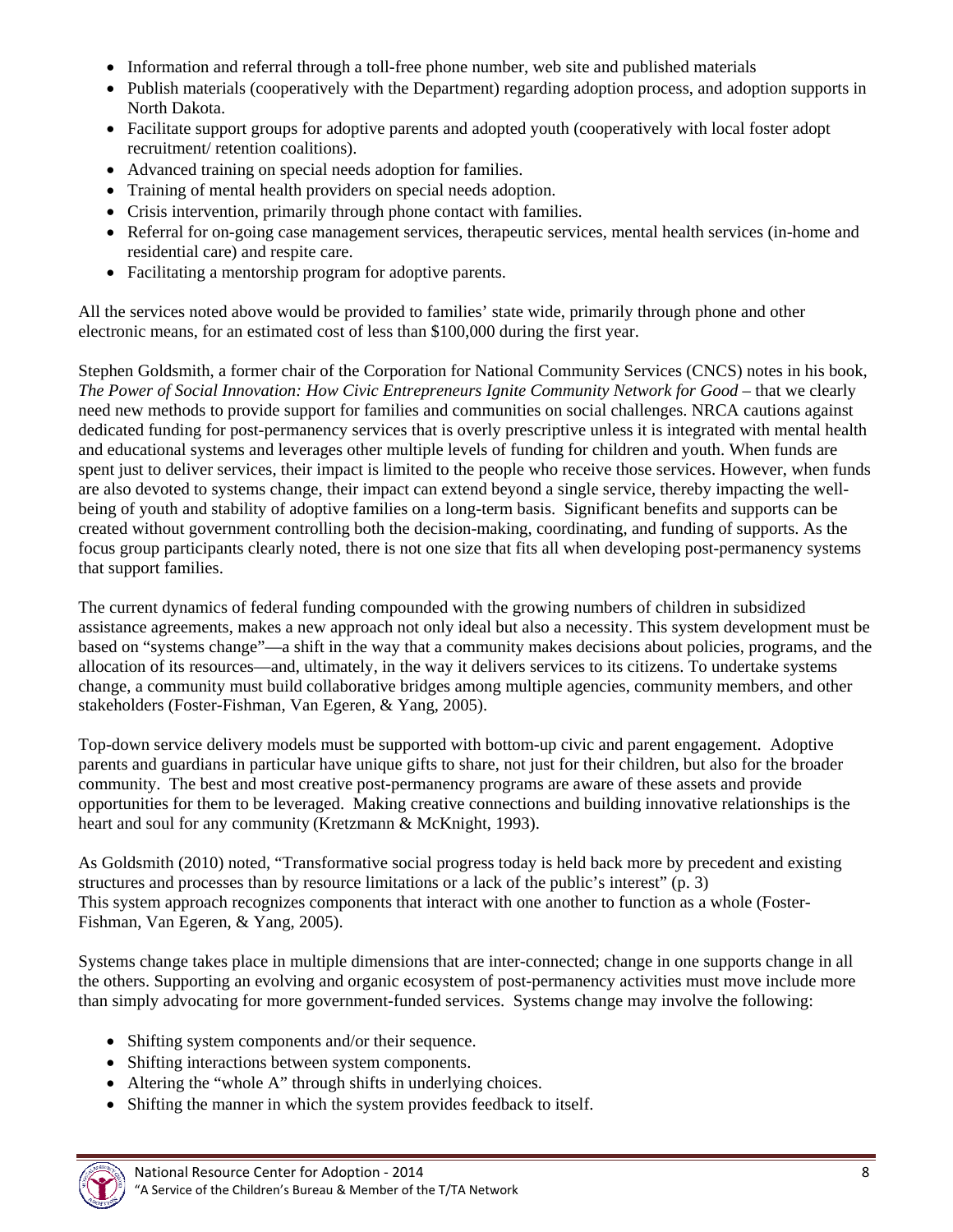The development of this systems approach must be appropriately balanced among government, professional, and community components. As with most social services, greater emphasis on community development and parent engagement strategies is imperative in leveraging both formal and informal supports. These approaches must be resourced in a planned manner. Adoptive parents and guardians cannot be simply viewed as traditional consumers of services and supports. Rather, they should be seen as parents who must be engaged as leaders, identified as community connectors, and empowered to design creative solutions. Adoptive parents should be viewed as "civic entrepreneurs"—those who can shift the power dynamic and make real change possible on an individual and community level (Goldsmith, 2010). System development for post-permanency services must be seen through an asset-based community development approach—focusing first on the gifts of individual adoptive parents/guardians, followed by inclusion of informal associations, and finally coordination with formal institutions. Ultimately, such processes must be nurtured in a network approach that implements activities into impactful outcomes for children and families.

The following post-adoption ecosystem has been adapted by the Asset Based Community Development Institute (Kretzmann & McKnight, 1993).



# **COMMUNITY ASSESSMENT DIAGRAM**

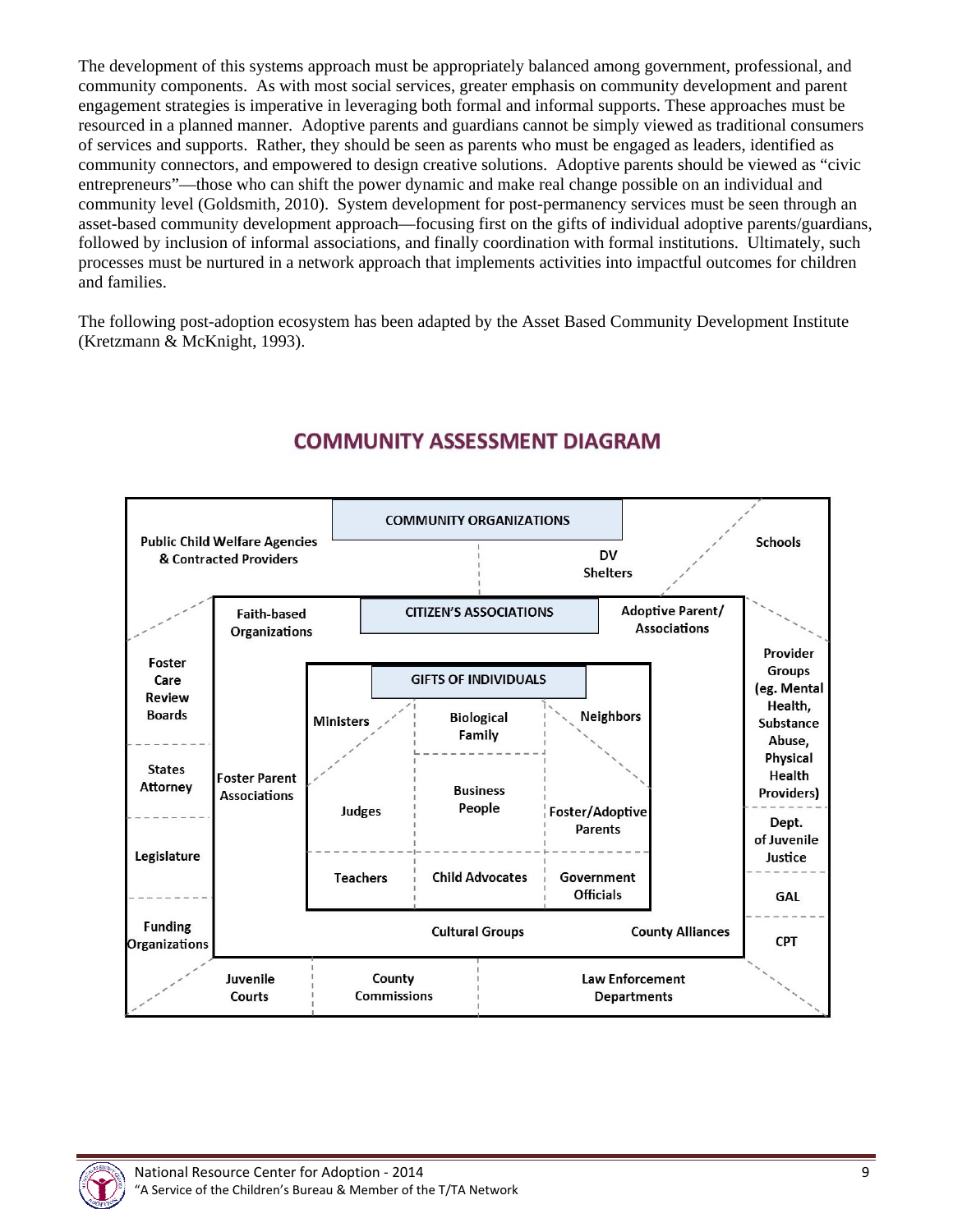## **Vision and Governance**

It will be essential that "champions" in both government and the community lead an institutionalized effort on a common agenda for a post-permanency system. Although most post-permanency systems evolved organically over time, none would have developed without a strong public and private partnership and a key champion within the child welfare agency. Critical to any partnership is entrusting the child welfare agency to directly recognize and support the partnership as a venue that coordinates, plans, and monitors the development of post-permanency activities.

In Tennessee, state leaders recognized the need for post-adoption components in large part due to the *Brian A. v. Hattaway* lawsuit. The settlement ultimately required post-adoption components in a consent decree. The

Tennessee Department of Children's Services developed a network to cover the entire state with support of two lead agencies in the private sector. Today, the state has a robust system of a centralized intake system supported by resource centers

Adoptive parents cannot be simply viewed as traditional consumers of services and supports. Rather, parents must be engaged as leaders, identified as community connectors, and empowered to design creative solutions.

and support groups that meet monthly. Evidenced-based practices in trauma are integrated with family-based services as well as traditional community mental health. Information is shared through lending libraries and resources on web links along with a preparation curriculum for adoptions.

Tennessee also instituted a multi-disciplinary advisory committee in the early stages, which assisted in providing direction and momentum. The early members of the committee included the CEO of a behavioral health hospital, an adoptive parent, a child psychiatrist, a Department of Children Services representative, a minister, and a lawyer. For the first two years, the advisory committee played a role in their ongoing direction and assessment. Once lead agencies came aboard, the committee was no longer necessary.

A similar approach to utilizing an advisory committee occurred in Alabama which has a post-adoption program called Alabama Pre/Post Adoptions Connections (APAC) delivered by Children's Aid Society. Prompted by ASFA, the Alabama State Department of Human Resources made a decision to develop a post-adoption services program and established an Adoption Advisory Committee of 15 members with representatives from county and state Department of Human Resources, Mental Health/Mental Retardation, Education, and adoptive parents. The Committee was charged to identify needs of adoption families and the best service delivery structure. Ultimately, the recommendation was made to form APAC and a contract commenced with Children's Aid Society in 2001.

NRCA recognizes that such relationship-building advisory committees are essential components of creating sustainable change. Observations of privatization and community-based efforts in child welfare have focused on the importance of establishing an institutionalized venue for purposes of building trust, solving operational issues as they develop, and sustaining ongoing frameworks for problem solving and developing service arrays. Process is essential to building capacity and creating the framework of regular interaction to develop and strengthen relationships of those supporting adoptive parents.

NRCA recommends that a public-private partnership be supported by a steering committee that is officially entrusted by government for ongoing post-permanency activities. Government, through its child welfare agency, can ensure its participation through legislative intent or from an executive order by the Governor.

A recognized public-private committee structure is the Child Welfare Advisory Committee (CWAC) in Illinois that was established by executive order by the Governor in 1989. Although entirely provider driven, CWAC has a number of working sub-committees that effectively work with the Illinois Department of Children and Family Services on a number of policy, practice, and contracting activities for the provision of most child welfare services. Now in existence for nearly 25 years, CWAC is an institutionalized process that has sustained over various administrations and effectively utilized the talents and buy-in of the private sector in improving child welfare practice.

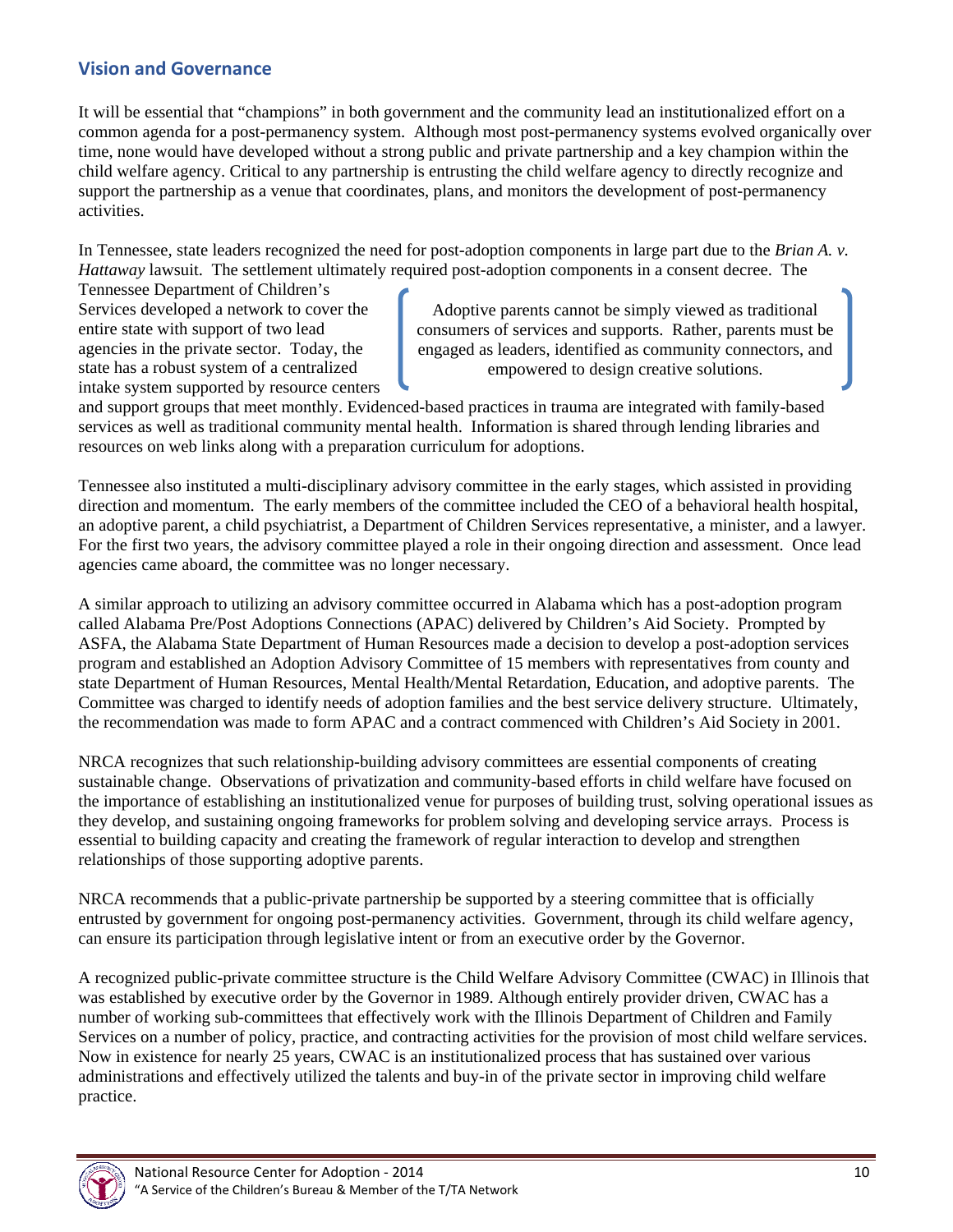Considering the number of children in subsidized assistance agreements, NRCA supports a similar advisory process for a post-permanency system to be entrusted by government. Unlike CWAC, which has no multi-sector representation, a post-permanency steering committee should include representatives from various communities adoptive parents, business, faith-based, mental health, schools, etc.—that can garner not only good advice but leverage non-traditional resources.

It's essential to not have the steering committee be a passive advisory group. As the committee supports the evolving nature of a growing post-permanency system, it must not be viewed as simply "ad hoc" or temporary. Rather, the committee planning process should sustain itself over time regardless of the state's changing public sector management. Dialogue and discussion must be meaningful around policy development, system coordination, and budgeting. Ultimately, the steering committee is a critical component to ensure accountability while the community-building orientation promotes a sense of partnership between professionals and parents.

## **Theory of Change and Ecosystem**

Building a systems approach for post-permanency supports must recognize the complexity of interactions and dynamics of families. Government no longer has direct oversight for children in post-permanency placements and dedicated funding for services and programs is limited. Family and child rearing obligations challenge parents in creating and nurturing social supports. Even in child welfare county-based systems, many post-permanency activities must be coordinated on a statewide basis, thereby presenting the challenge of communication, engagement, and delivery across broad geography. All of these dynamics are compounded by the growing number of children in subsidized arrangements.

FSG, a social impact consulting firm, described the following characteristics of a complex system:

- $\triangleright$  Are not predictable in detail
- $\triangleright$  Achieve order without central control
- $\triangleright$  Evolve naturally through emergence
- > Have embedded systems
- $\triangleright$  Operate through co-evolution (FSG Social Impact Consultants, 2013)

The development of a theory of change can be a helpful in sorting out the plethora of activities in a multi-sector post-permanency system. At its most basic, a theory of change explains how a group of activities and interactions set the stage for producing long-range results (Andrea A. Anderson). A theory of change helps jumpstart the planning around strategies for interventions, partnerships, and resource allocation into a new ecosystem. At its core, it must also be aspirational.

APAC in Alabama has developed the following Theory of Change: *Providing support, information, and resources can empower adoptive families to successfully respond to adoption-related challenges and build stronger bonds within adoptive families.* 

Perhaps the most significant benefit of a theory of change statement is its perspective in generating important questions. As Margaret Wheatley, the famous anthropologist said, "We live in a complex world, we often don't know what is going, and we won't be able to understand its complexity unless we spend more time now knowing...Curiosity is what we need" as cited by FSG (2013).

A theory of change component should be augmented by a logic model process to guide the new ecosystem. The ambiguity of a post-permanency complex system can be mitigated with the linear and predictive nature of a logic model. Developing a logic model results in effective delivery of supports and offers greater learning opportunities, better documentation of outcomes, and shared knowledge about what works and why. The logic model is a beneficial evaluation tool that facilitates effective program planning, implementation, and evaluation (W.K. Kellogg Foundation, 2004).

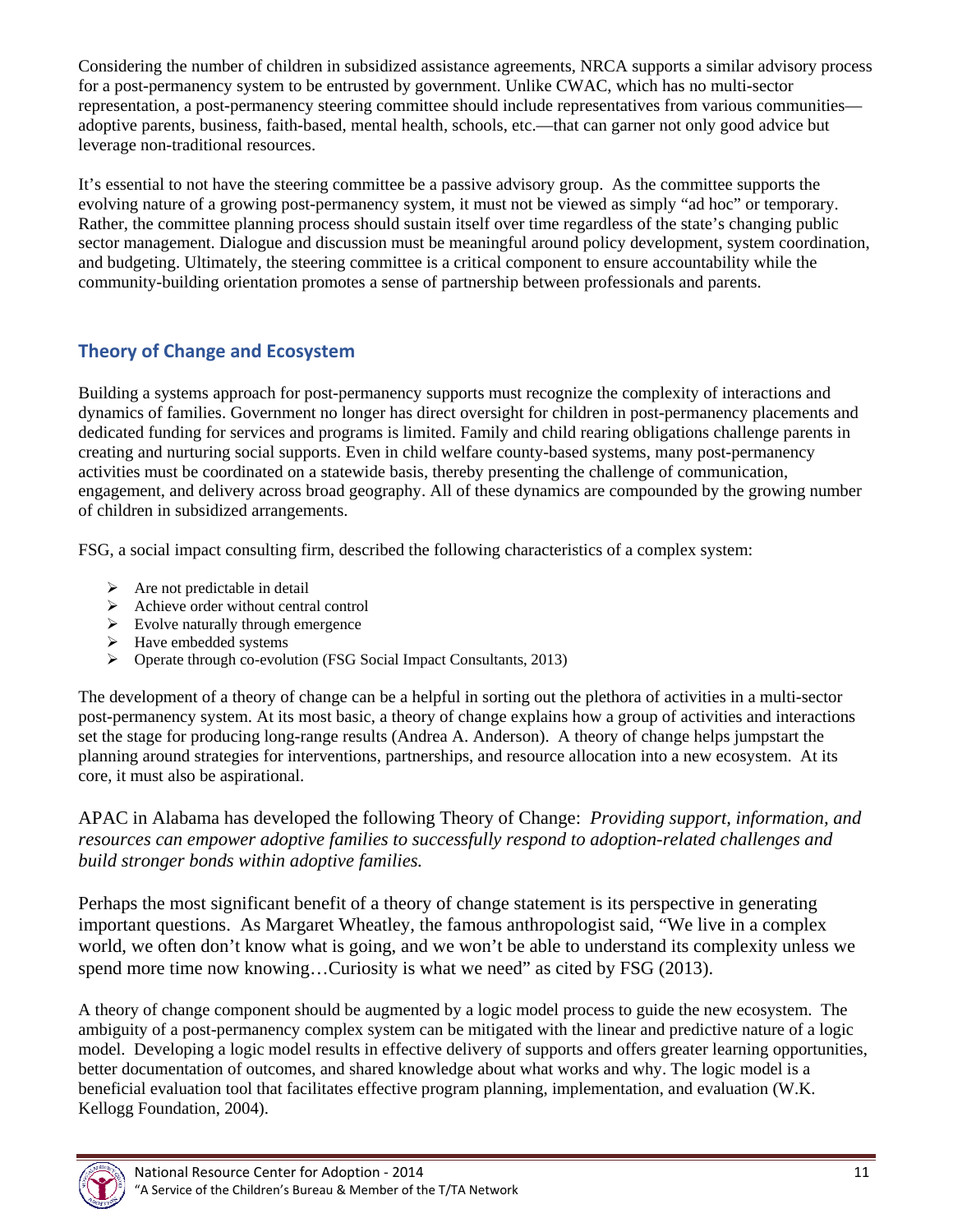The development of a logic model ultimately gives stakeholders a road map describing the activities connecting the need for the planned program with the program's desired results. Mapping a proposed program helps to visualize and understand how resources and activities can contribute to assisting adoptive/guardianship families. Essentially, a "logic model brings program concepts and dreams to life" (W.K. Kellogg Foundation, 2004).

Logic models and theory of change have their limitations. As is the case in social services, we cannot regularly assume predictability based on certain inputs. Similarly to the fact that children and youth respond differently to varying approaches, a logic model for post-permanency services must be flexible and evolve over time. Inputs and activities will clearly change, thereby influencing outcomes and ultimately the impact over time. As such, the logic model cannot be viewed as a program by itself but rather a guide for evolving the community-based system of postpermanency supports.

## **The Importance of a Backbone Organization**

The challenges for any post-permanency model are related to limited funding, complex relationship building, broad geography, multiple stakeholders, and shifting logic models. Making sense out of these components is compounded when the steering committee members are engaged solely through a voluntary basis. Keeping everything and everyone on track necessitates the development of a "backbone" organization.

Research from the consulting field on the changing dynamics in the social sector has noted the importance of a backbone organization. In 2011, the social sector consulting firm—FSG—wrote an influential article in the *Stanford Social Innovation Review* on collective impact strategies. FSG has influenced the field with its work in collective impact as strategies that move beyond the traditional collaborations of joint funding, private-public partnerships, and informal networks (Martin, Kania, Merchant, & Turner, 2012). The authors noted that social change and support on a larger scale requires broad cross-sector coordination and significant adaptive leadership.

Collective impact strategies involve a centralized infrastructure supported by a "backbone" organization where systems are robust but flexible and where data is relentlessly utilized in decision-making. Ultimately, partners in such a strategy improve the quality and efficiency of their work. Most importantly, beneficiaries are impacted and communities can demonstrate meaningful outcomes over time. Unfortunately, the field and funding of social services usually focuses on intervention strategies that are often narrowly focused and not integrated with other systems.

According to FSG the development of achieving any collective impact are due to five key conditions:

- 1. Common Agenda
- 2. Shared Measurement
- 3. Mutually Reinforcing Activities
- 4. Continuous Communication
- 5. Backbone Support

FSG defines backbone support as follows: "Creating and managing collective impact requires a separate organization(s) with staff and a specific set of skills to serve as the backbone for the entire initiative and coordinate participating organizations and agencies" (Martin, Kania, Merchant, & Turner, 2012, p. 2).

FSG further developed the concept of a backbone organization that focus on the following sequential activities required to yield greater impact:

- 1. Guide Vision and Strategy
- 2. Support Aligned Activities
- 3. Establish Shared Measurement Practices
- 4. Build Public Will
- 5. Advance Policy
- 6. Mobilize Funding

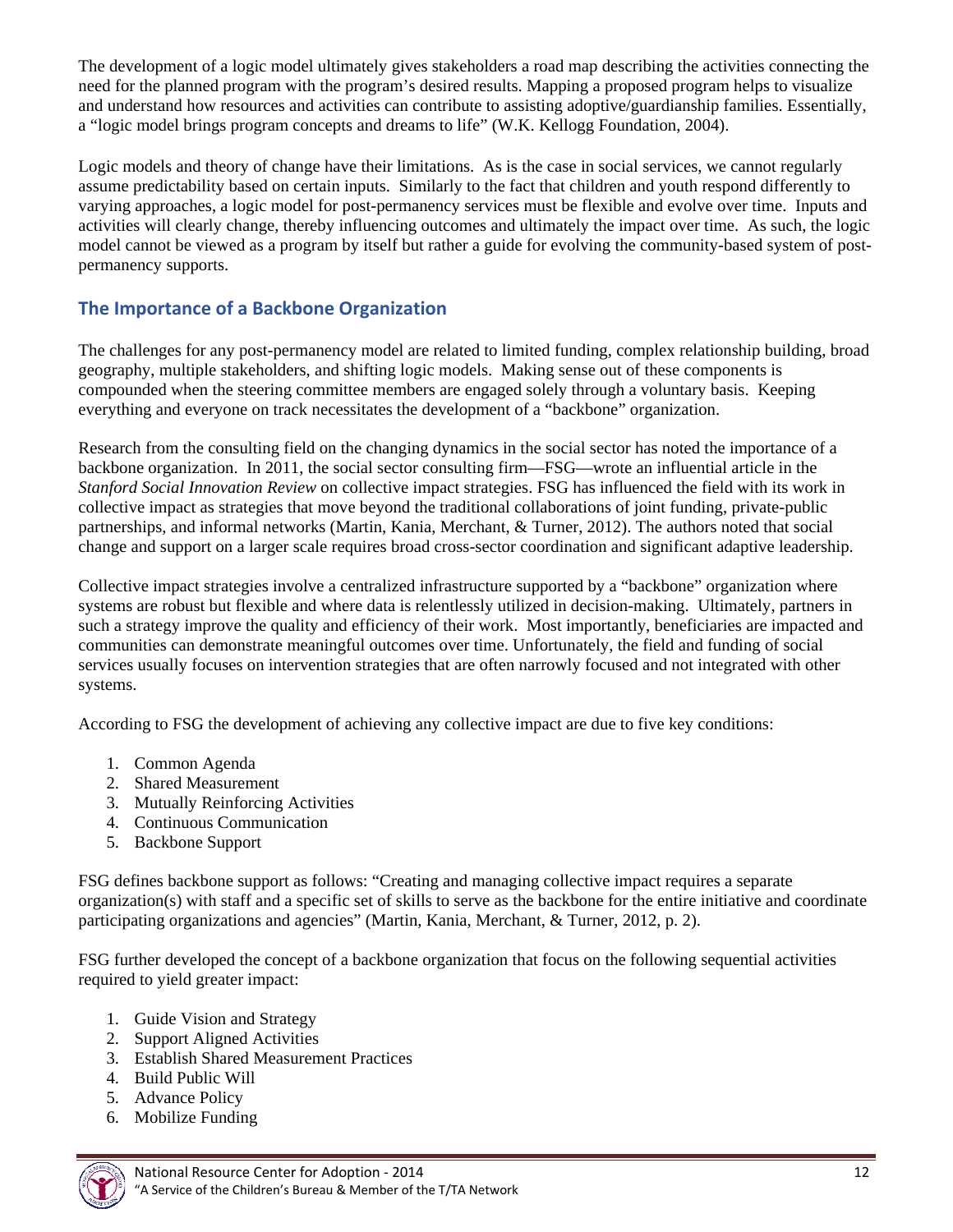In the 2013 focus groups that NRCA held with representatives from 11 states, participants clearly identified the nucleus of backbone organizations that were especially engaging on guiding strategy and supporting aligned activities.

A great example of a "backbone" resulting from a strong public-private partnership is in Connecticut. In 2003, one of the Department of Children and Families' state's Deputy Commissioner for child welfare was an initial champion for a community-based and coordinated approach. The state's Deputy Commissioner used an Employee Assistance Benefit model as the basis of a coordinating approach for post-permanency activities, thereby focusing on a single point of access from the healthcare industry. The result was the establishment of the Adoption Assistance Program (AAP) at the University of Connecticut Health Center, a \$1 billion comprehensive health system with over 5,000 employees. AAP, through contract, has been designated as a backbone organization for coordinating and engaging communities.

With only four case managers and three Social Work staff housed within the AAP at The Health Center statewide, AAP has leveraged opportunities while upholding the vision of a single point of entry and quick access. AAP provides support to 500 families a year, mainly around behavioral issues in the home and school. According to Allyson Powell, Assistant Program Director, "The single biggest reason for success is having a person on the phone with a 24 hour call back and 48 hour in the home for the service."

AAP's integration with the state's largest academic health system has benefited families without additional cost to the state. Without charging, UConn's AAP provides consultation to therapists and has helped both parents and providers navigate the state's managed care system. Experience in managed care has been positive; many providers now accept state insurance and parents are paying less for treatment from an out of pocket perspective. AAP's connection with a health system has also assisted in recruiting providers for specialized services. And such expansion has also been supported by additional competency-based trainings. Through partnerships with the University of Maryland's Center for Adoption Support and Education, AAP has helped launch a post-master's certification program on adoptions competencies.

True to its evolution to meet the needs of families, AAP has been given flexibility by the state, particularly with greater focus on educational partnerships. While outpatient therapeutic services are leveraged with managed care, AAP has been able to focus more on case management within the home. This service is coupled with a dedicated website with numerous hyperlinks and a lending library including information on connecting with support groups of the state's Adoption Community Network. This "network" is a compilation of adoptive families, adoption professionals, therapists, educators and many other adoption champions working together with the vision of forming a collaborative partnership designed to support adoptive and relative caregiver parenting.

Another model for a backbone organization is the formation a lead agency. Formed in 2007, IowaKidsNet is a collaboration of six agencies that began doing post-adoption services in 2009. With five service areas in the state, IowaKidsNet manages the statewide referral line and provides advocacy and referrals with the state's managed care entity. For the last four years, this model has been successful in building public will by conducting collaboration meetings with numerous stakeholders in the Des Moines area as a way to ensure communication, attract new providers, and shared understanding. Activities have led to the creation of an Adoptions Champions Program, a group of "recruited volunteers" of adoptive parents who co-facilitate support groups and act as ambassadors. Today, about seven support groups are actively meeting in the Des Moines area.

Iowa is also a good example of the importance of a backbone organization effectively reaching out to a growing and dispersed population of adoptive parents. Beginning in 2009, IowaKidsNet had to creatively reach out to adoptive families, of which there are over 9,000 adoptive children in the state. By working through the foster parent associations first, IowaKidsNet leveraged outreach by focusing on professional fairs and conferences with school social workers, nurses, and psychiatrists. IowaKidsNet is now having conversations with other grass roots organizations about resource coordination, including those founded by adoptive parents who are supporting others through free clothes closets. It's also reevaluating the way it works with volunteers as it views working with youth

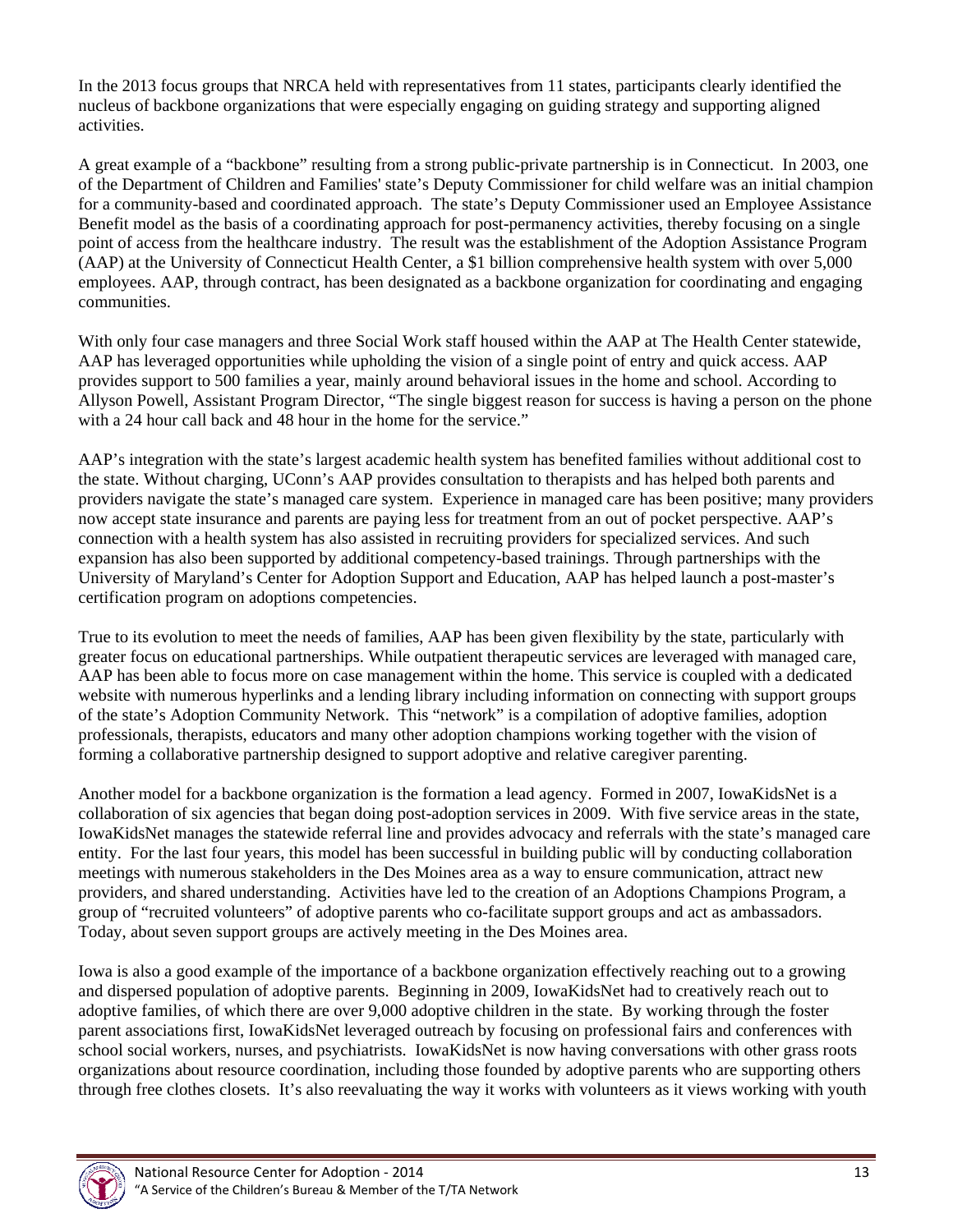groups, college career groups, churches, schools, and teachers as an effective way to engage others and support adoptive/foster parents. Despite its management of a referral line and service delivery process, IowaKidsNet clearly regards itself as a bridge for parents to generate and create new community resources at no taxpayer cost.

## **Leveraging Community Assets**

In the 2013 focus groups, NRCA held with 11 states, participants clearly saw the importance of leveraging public and private assets and acknowledged the art in learning how to effectively leverage these assets. Solving the adaptive problems of resource supports for the growing number of adoptive/guardianship families cannot be solely solved by technical solutions such as new money or programs. The focus groups NRCA held clearly demonstrated the need for strong executive leadership, meaningful private and public sector partnerships, broad engagement of parents and providers, and a commitment to shared measurement and continuous learning.

Components of a network approach in community discovery have been formulated by LaPiana Consulting. The firm has identified trends impacting the social sector (Campos, Gowdy, Hildebrand, & LaPiana, 2009). Leaders in post-adoption systems can accomplish the following per LaPiana Consulting:

- $\checkmark$  Expand their reach and deepen their impact through networks and coalitions of both organizations and individuals.
- $\checkmark$  Use network mapping tools to understand, strengthen and grow such networks on a continuous basis
- $\checkmark$  Think more systemically about the challenges they seek to address, and about possible approaches and partners.
- $\checkmark$  Organize the work as a collaborative, evolving process, rather than as something they can completely control internally.

Innovation is sometimes thought of as disruption and doing away with the old and obsolete. But Goldsmith (2010) formulates the concept of innovation as a "catalytic ingredient" (p. 27). Goldsmith (2010) has supported this theoretical framework as one that he describes as "discovering the missing ingredient" (p. 30). His framework for "discovering the missing ingredient" is constructed as follows:

- **Civic Discovery:** Survey the institutional assets in the community. Use mapping as an opportunity to build rapport with local leaders.
- $\checkmark$  **System Discovery:** Explore the relationships of stakeholders such as competition, diversity, and opportunity for success and innovation.
- **Personal Discovery:** Listen and look for new ideas and interventions.
- **Predictive Discovery**: Utilize models to discern solutions based on data.

One of the best examples of leadership of "discovering the missing ingredient" is the work done in Utah by Marty Shannon, the State Adoption Program Administrator. Starting in 2001, when she was part of a research project with Susan Culter Egbert, Ph.D. then with the University of Utah, School of Social Work Social Research Institute. Ms. Shannon began her discovery process in conjunction Doctor Egbert by wanting to know more about what adoptive families needed to be stable. Doctor Egbert's research included sending surveys to all DCFS adoptive families. Ms. Shannon focused on the engagement of key stakeholders. She held town meetings for awareness and particularly engaged mental health providers on the dynamics of adoptive family issues that included the parents and siblings, trauma-informed care, and opportunities to access Medicaid.

Despite the vastness of the state, she went to every county and did her own "inventory assessment" with other research partners. As noted, parents and families "had no idea where to call or go" for various activities that could support post-adoption activities. Ultimately, a report was issued and customized for every county on the inventory. For the first time, dialogue was occurring around mental health, substance abuse, fetal alcohol syndrome, crisis support, and support groups among providers and parents.

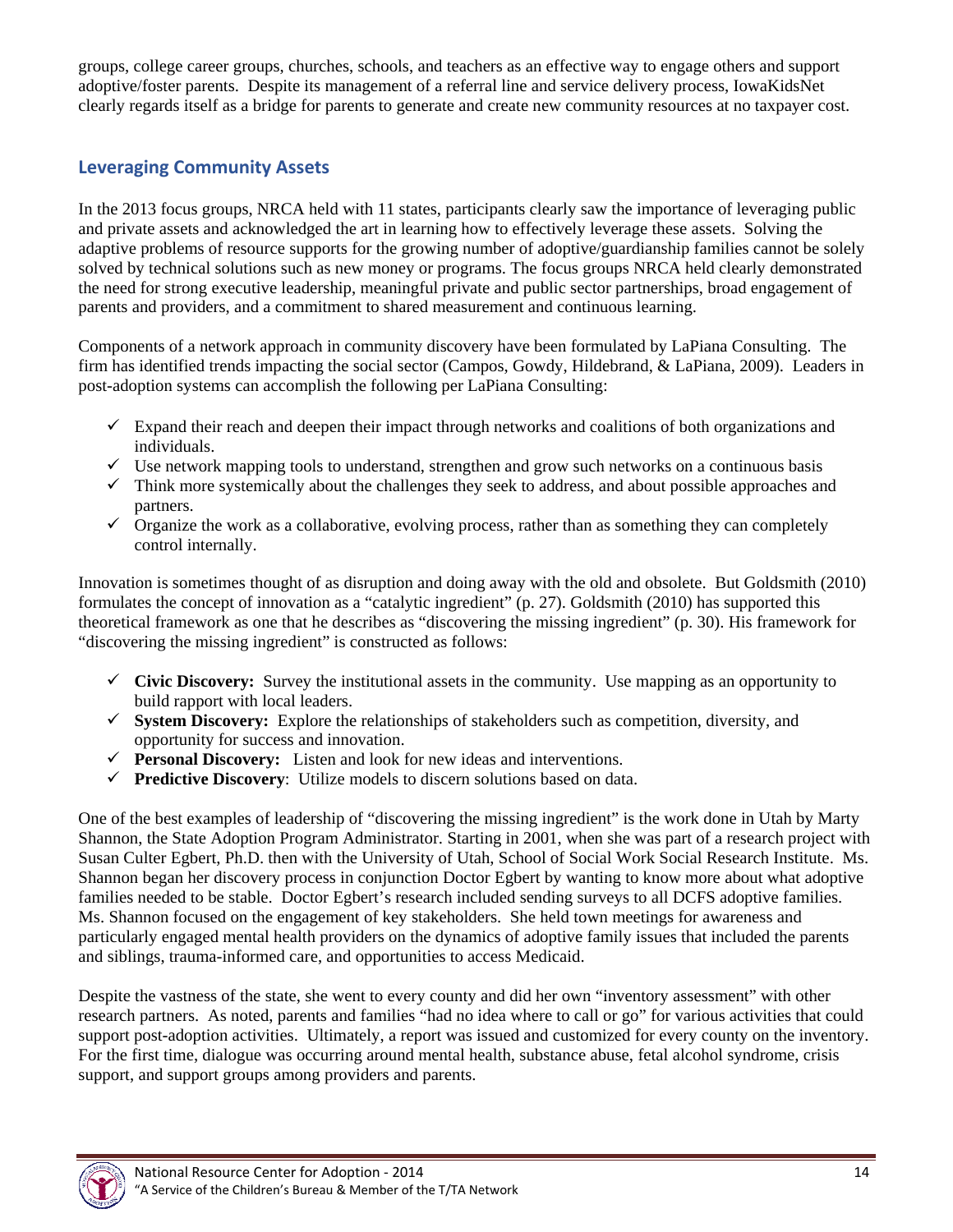Today, this new ecosystem is supported by specialized adoption "clusters" that are facilitated by parents who receive a modest stipend provide by the Utah Foster care Foundation. Parents can also engaged online, both in social media and webinars, with support by the backbone organization of The Adoption Exchange. Parent leaders are engaged and represented in all of the 41 school districts. The Adoption Exchange updates post-adoption resources and activities along with success stories. With over 6,000 children in adoption assistance program, Utah has been innovative in the creation of a meaningful and research-based discovery process. Essentially, Utah has found the missing ingredient by surveying, exploring, and listening to parents and those who supported them.

In Vermont, this discovery process was initiated primarily by families struggling to parent children with challenging behaviors who were running into navigation issues with county and state systems. Several of these families had adopted children from bordering states and sought help from Casey Family Services. Simultaneously, a group of families who had provided foster care through the Futures Program and went on to adopt the children were experiencing similar struggles. These families were clustered in the North East Kingdom, which is a very rural section of Vermont. The director of the Futures Program contacted the adoption specialist and together they developed two local support groups and a lending library. As adoption disruptions occurred with high-risk youth, no one knew the right approach or how to respond. Mental health services were not bundled in a manner that could support families and only the state's mental health department could place children not in custody into residential facilities. Parents and state leaders began to understand the importance of "lifetime" adoption activities and "cross pollination" activities. As such, a membership-driven consortium was formed with the following mission statement:

 "The Vermont Adoption Consortium recognizes that adoption is a lifelong process with rewards and challenges at different stages along the way. Therefore, we are committed to partnering with individuals, families and communities to further the knowledge and understanding of adoption and to ensure that all people whose lives have been touched by adoption have access to quality services throughout Vermont."

The creative new backbone consortium began meeting in 1995. At that time, there was an emerging recognition of the on-going needs of adoptive families. As such, a grant was developed and appropriately called the Lifetime Adoption Program (LAP). Writing a grant proposal helped to formulate a plan for developing post adoption services and formalized the relationship between the partners in what has become the Vermont Post-Adoption Consortium. The original members were the Vermont Department for Children and Families (applicant for the grant), Casey Family Services, Vermont Children's Aid Society (private adoption agency that administered the first grant), Northeast Kingdom Human Services (then called Futures), Easter Seals (then called Teaching Family Center) and several families. In 1997 this group applied for a second adoption opportunity grant this time with Casey Family Services as the applicant. This grant solidified the group's commitment to this work and the Vermont Post Adoption Consortium was born.

The Vermont Post Adoption Consortium (as it is known today) started with in-home parental support and education on parenting children with challenging behaviors. Support groups focusing on parenting strategies and options for respite care were established. Through the Consortium, membership agencies came together to develop year-round adventure weekends for youth and a summer day camp called Camp For Me. This gave parents a break and provided a safe, structured and fun outlet for the children. The Consortium engaged with the Department of Mental Health and the Department of Education to learn how to assist families in navigating those systems. In addition, the Consortium has been instrumental in Vermont moving knowledge forward in areas of adjusted child development based on trauma and adoption. The concept of institutionalizing the Consortium as a backbone organization was paramount. Since inception, both Casey Family Services and Children's Aid Society closed their operations, but others have stayed involved and new member have been added. Today, this grant has been augmented by four contracts with members of the consortium that provide a wide array of services from pre-adoption onward. Families adopting or becoming permanent guardians for children in foster care can begin working with a postpermanency support worker in the months prior to the final court action. In 2013, the state had 1,800 children in adoption assistance agreements, of which half were older than 13. On average the state compiles about 170 adoption/guardianships per year.

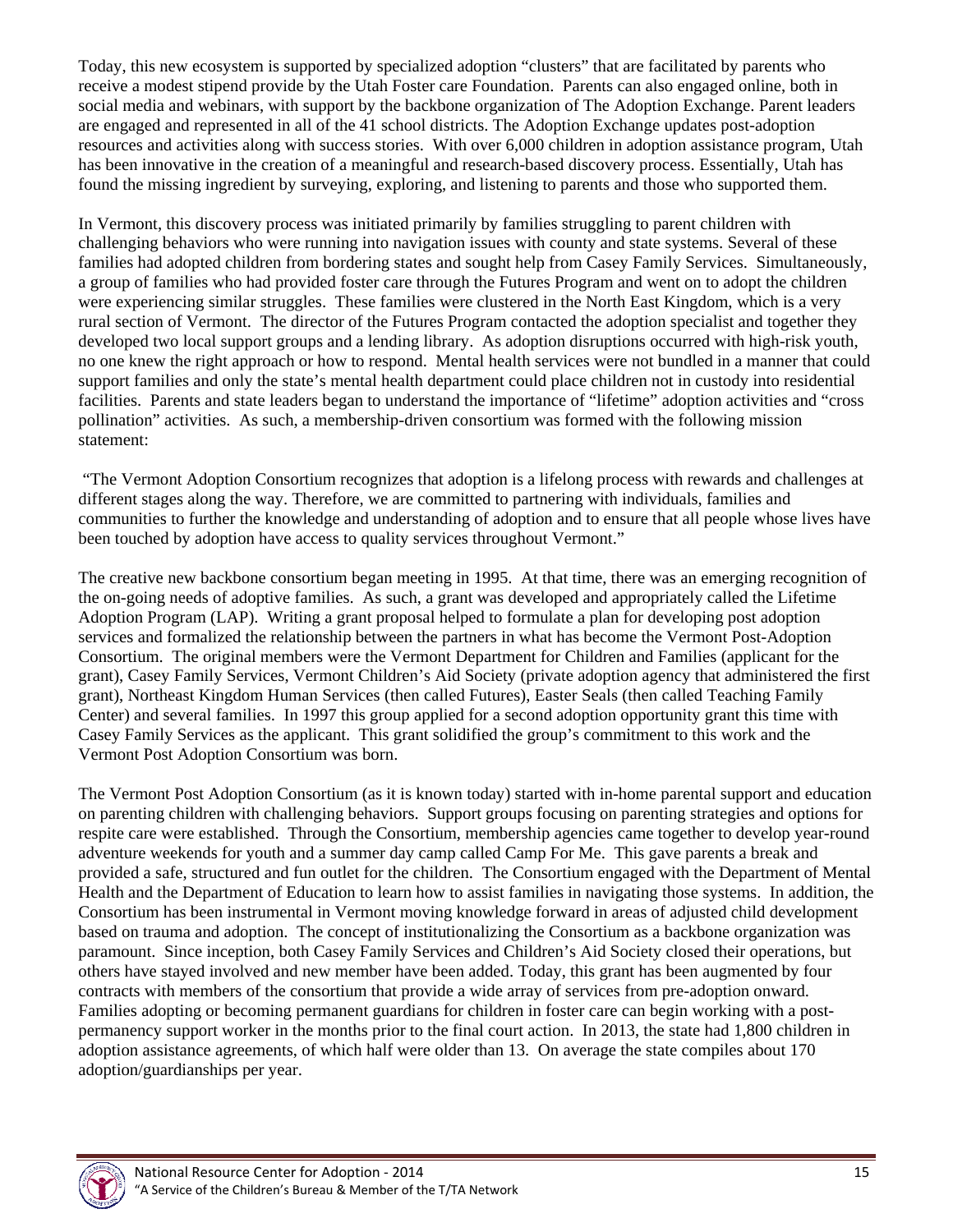## **Parents as Civic Entrepreneurs**

Adoptive parents and guardians should not simply be viewed as consumers, but instead valued for their significant leaders in identifying gaps, spreading the work, and organizing as peers for other parents in both the pre- and postpermanency process. Vermont and Utah are examples of states where adoptive parents/guardians were engaged while leaders listened early in the planning process. Thus, as Goldsmith (2010) argued, "Civic progress requires that those who advocate for new interventions build a community of engaged citizens to demand change in socialpolitical systems" (p. 139).

As noted earlier, system change must be balanced among bureaucratic, professional, and community components, with a heavy focus on community and parents. Areas of opportunity identified in the 2013 NRCA focus groups were particularly focused on the need for meaningful parental engagement and dialogue. Generating such solutions, particularly when resources are short, can be supported by engaging parents from a new perspective.

Private and public leaders, whether in backbone organizations or provider organizations, need to be cognizant of the "curse of the professional" (Goldsmith, The Power of Social Innovatoin: How Civic Entrepreneurs Ignite Community Networks for Good, 2010, p. 136). Essentially, the curse of the professional is when providers and government believe that they know best. Unfortunately, this can inadvertently crowd out volunteer engagement even when such folks are invited to planning discussions. The biggest vulnerability to not fully engaging volunteers or beneficiaries is launching failed initiatives despite opportunities for others to participate. Confronting the challenges of the "curse of the professional" and political entrenchment is the active solicitation of parents for ideas and input.

When supported by a strong private-public partnership, a backbone organization, adoption competent services, and meaningful evaluation processes, parents can provide the "missing ingredient" on innovative solutions and supports for others. Ultimately these unique individual gifts and talents can have a substantial impact on the number of adoptive/guardianship families that provide stable and nurturing environments for their children.

**Listening Tours and Focus Groups:** Public and private leaders should actively solicit opportunities to have honest conversations with parents. The listening tour is an effective tool when initiating relationships with adoptive/guardianship parents. It not only captures important qualitative data that reveals unique connecting opportunities, but is, most importantly, a valuable and organic relationship-building conversation between adoptive/guardianship parents and policy-makers. Such listening tours should be orchestrated as private discussions that are unfiltered and unplugged.

As one NRCA focus group participant noted, adoptive parents/guardians are great at advocating for their children but are not very good at advocating for themselves. Ironically, parents become a resource to the system of ideas when they themselves have a crisis, challenge, or need.

This fascinating dynamic was noted in Central Florida where Salena Burden, a Post-Adoption Specialist at Devereux Florida, oversees the post-adoption services in three counties. Devereux is contracted by Community Based Care (CBC) of Central Florida to provide adoption support in Orange, Osceola and Seminole County. After being part of the state's first foray into post-adoption supports, she noted that "we did not realize the magnitude of what was needed." An early key driver was families self-referring without any constructive organizational marketing outreach process. Preventing dissolutions were the priority and the "first line of defense was a therapist" according to Burden. Over time, components related to adoption competency training were identified as a major need, and Burden's employer at the time - Family Services of Metro Orlando—conducted the first adoption training for therapists in Orlando. The Florida Department of Children and Families also emphasized the importance of educating mental health counselors and developed a state-wide initiative for adoption competency training. Since then, over 100 professionals have been trained just in three counties in Central Florida and over 200 statewide.

Along with adoption competent therapists, parents particularly acknowledged the importance of therapeutic inhome supports—those components that would help prevent crises while supporting children in their own

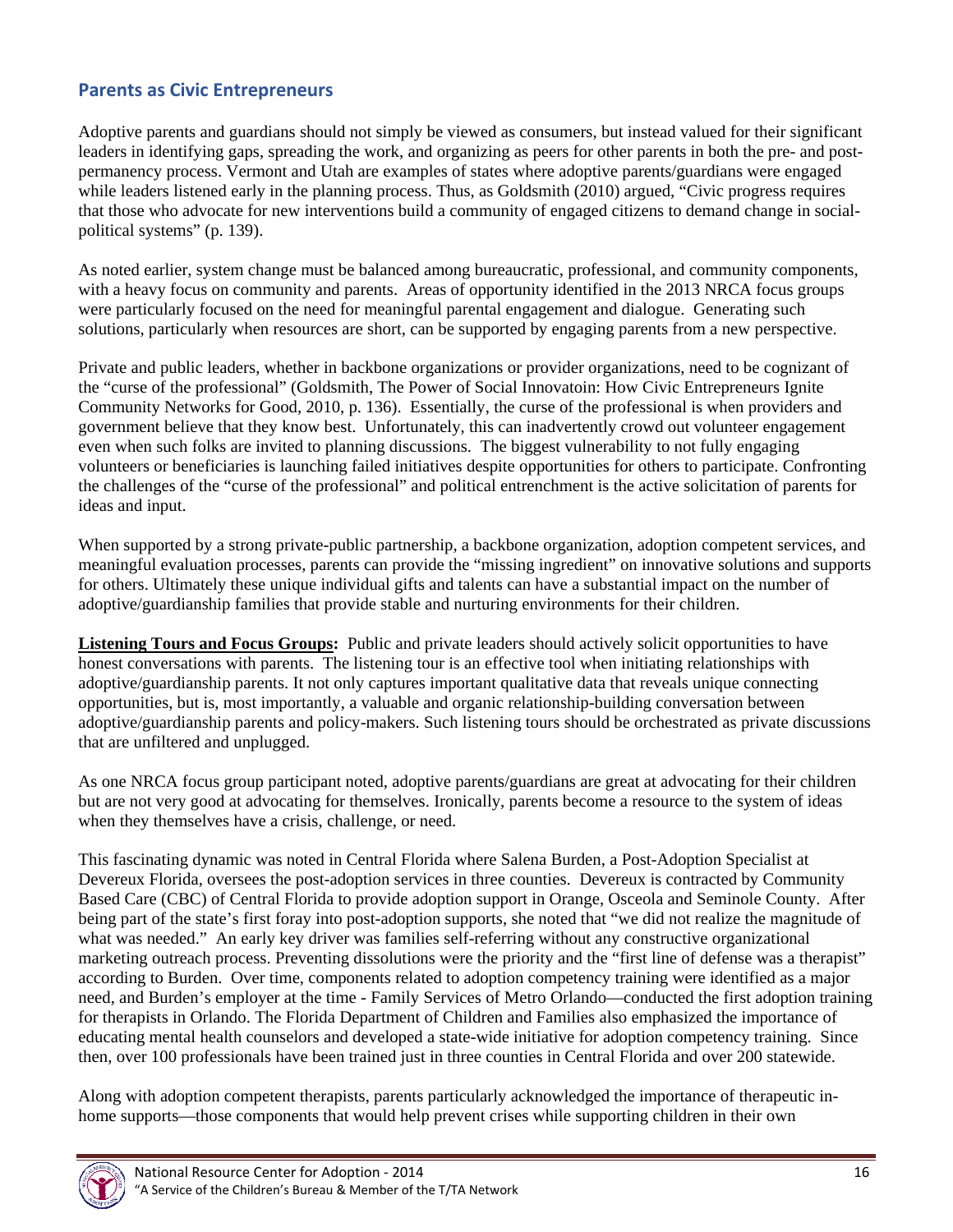environment. Burden and Devereux Florida thought of leveraging the Medicaid systems of in-home supports. As the state's largest children's behavioral health provider, Devereux was experienced in Medicaid-funded Targeted Case Management (TCM). TCM is a holistic model that is Medicaid-funded at no cost to parents or the child welfare system. Children must have a mental health diagnosis to qualify for this program. Targeted case managers go into schools and homes, offering a community-based perspective. Parents, in turn, are actively engaged in advocating for mental health and emotional needs of their children. Service duration can be up to six months, thereby ensuring sustainable stability in both the home and school.

**Planning Venues:** A number of communities have councils and coordinating bodies that are typically made up of providers and human services leaders. One idea is adoption/guardianship planning "councils" that allow for building community-based strategies and policy changes. These councils can yield new resources if adoptive parents/guardians are given a consistent and meaningful platform to exchange ideas, understand the big picture, and create recommendations around policy and service delivery.

Illinois has been a leader in creating a venue focused on adoptions by parents and adoptees themselves. The Illinois Adoption Advisory Council (IAAC) has been functioning since 2000 with the purpose to advise the Director of the Illinois Department of Children and Family Services (DCFS) on matters involving or affecting the provision of adoption and guardianship services. The Council is also interested in working to preserve and expand funding for post-adoption and adoption preservation services, and enhancing the child welfare system's ability to find permanent homes for teens and other children for whom permanency has not been arranged. The DCFS Director appoints council members. Members consist of adoptive parents and adoptees representing each DCFS administrative region, as well as experts in child welfare and adoption, some of who are employed by contract agencies. Two adoptive parent members also hold joint appointments to the Child Welfare Advisory Committee (CWAC). The council meets six times a years and posts all of its minutes on the DCFS website.

Planning venues can also be in the form of constructive work projects that are led by adoptive parents/guardians. In Central Florida, adoptive parents were engaged in developing the state's first postadoption resource guide. One adoptive parent, who was a professional social worker and worked for a local church was particularly engaged in the development of the manual. The adoptive parents developed a framework on "20 things I wished I knew before I adopted." The adoptive parents active involvement in soliciting other's input and collaboration with staff was directly utilized in developing that state's first meaningful and dynamic post-adoption resource guide.

**Parents as Connectors and Mavens**: Adoptive parents/guardians are usually resilient and learn to become resourceful for themselves and their children. Significant opportunities exist for parents to act as "community connectors" for others. Parents acting as connectors and liaisons do more than develop ideas, concepts, or methods. They lead other adoptive parents/guardians to unique opportunities and open the door to community resources that providers or government are not attuned to. They can recruit other connectors, enroll connection partners, carefully listen for opportunities, and ultimately support such connections that add real value.

Connectors, according to Malcolm Gladwell, are people with a special gift for bringing others together, oftentimes people who would never have any chance of meeting each other. What makes someone a Connector? The first—and most obvious—criterion is that connectors know lots of people and run in lots of social circles. They are people who are willing to share their knowledge with others. These connectors should be highly valued and when appropriate, paid for their efforts.

**Family and Community Assets:** Perhaps the most underutilized assets in post-permanency, community-based systems are the gift and assets of parents themselves. Partnerships that design effective comprehensive strategies must know what assets are available and which are at their disposal. Assets include individuals, associations, institutions and their strengths and resources. The process of identifying assets and accessibility issues is known as

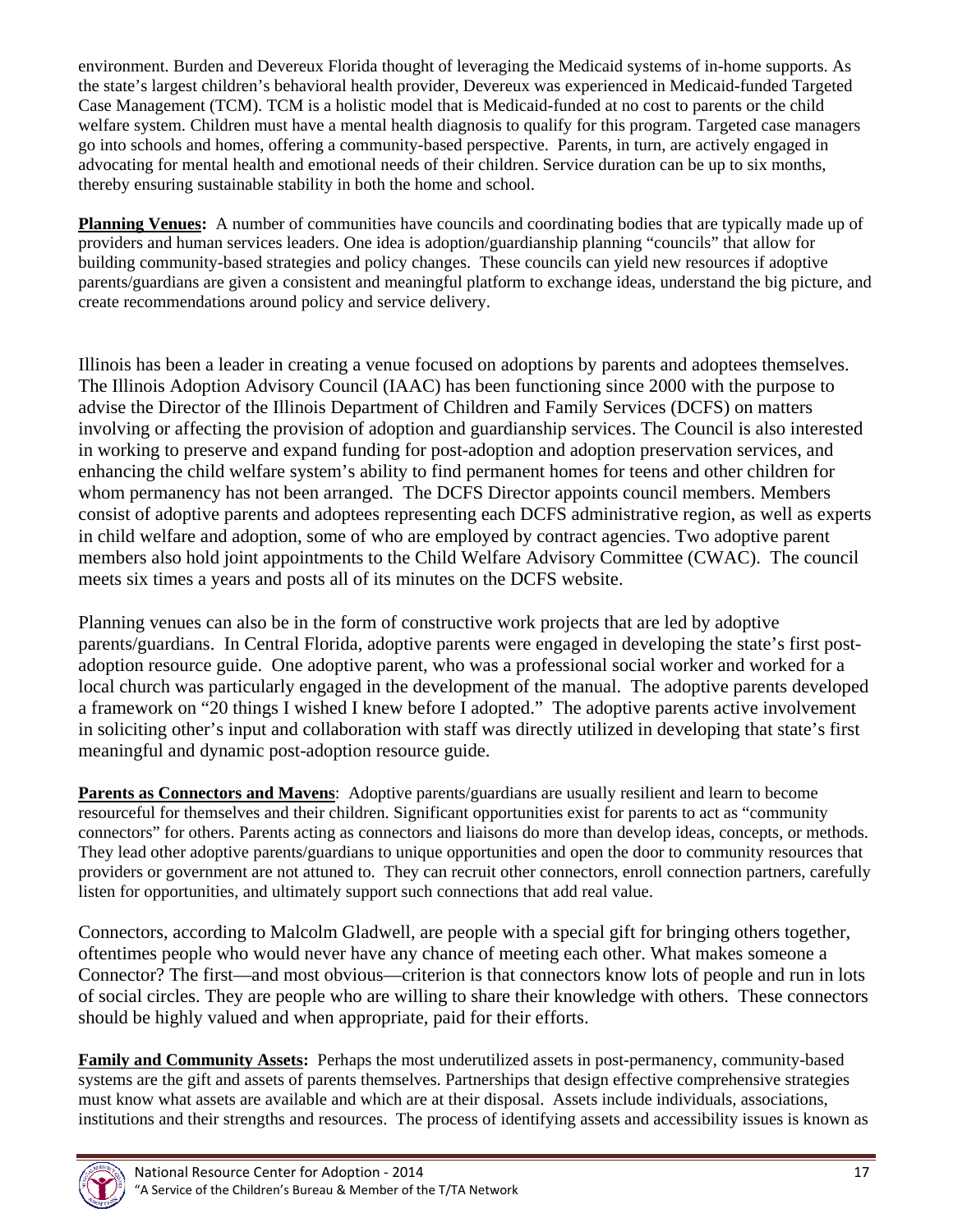community mapping (Kretzmann & McKnight, 1993). Community mapping involves collecting information from existing sources and conducting focus groups, community forums, interviews, and surveys. This source of mapping must take inventory of the skills and capacities of parents, informal community associations, and formal institutions.

Mapping does not need to be complicated or too formal, and can start with adoptive parents/guardians. None of the participants in the NRCA focus groups revealed community mapping that started with adoptive parents/guardians. Mapping from the perspective of individuals accomplishes two goals. It helps a partnership understand human strengths and needs. And, perhaps more importantly, it helps the individuals understand how to use his or her own assets to contribute to the community (Kretzmann & McKnight, 1993).

Information on individual assets should address skills, interests, and experiences. For example, an adoptive parent in Central Florida assisted with the development of a post-adoption resource manual, utilizing her experience as an adoptive parent, her skills as a social worker, and her interest in caring and sharing as part of her faith-based work. There are literally thousands of adoptive parents/guardians who have never been asked what type of skill or interest they have that can be supported or exploited. Adoptive parents/guardians have skill sets in finance, technology, marketing, web design, entrepreneurship, health care, special events, education, insurance, cooking, child care, advocacy, writing, and numerous other components that can be utilized in some capacity for the adoption community.

Additionally, adoptive parents/guardians are members of organizations such as school associations, faith-based institutions, service clubs, small businesses, corporations, service clubs, neighborhood associations, recreation groups, and other entities that may have abilities to support the development of post-permanency services. Such organizations are often more willing to support in this development if they know it can directly impact their own members. Adoptive parents/guardians, with appropriate guidance on message development, can be powerful speakers in sharing their challenges, and most importantly, their success stories.

"Associations, together with the capacities of individuals, are the basic community-building tools of local neighborhoods….[A]n effective process of regenerating local communities requires an organization that identifies and involves as many of the these associations as in creating and implementing a vision for the local community (Kretzmann & McKnight, 1993)."

So where do the resources come from to harness all of these wonderful potential opportunities? By taking a community-based approach, leaders can, in turn, tap into resources designed for community building. AmeriCorps is one such resource. Funded by the federal government to create national service opportunities for citizens, AmeriCorps provides modest stipends to "volunteers" who are screened and placed in organizations that are either doing community service or community capacity-building, depending on the rules of the particular AmeriCorps program. Each state has a designated liaison that can provide technical assistance and planning to help place volunteers.

Capacity building, however, is rather broad. It can include everything from managing social media to planning events such as national adoption day activities. Designing processes for communication and tracking of assets and community scans can certainly qualify. For example, Devereux Florida has an AmeriCorps volunteer who assists on designing communications strategies such as the community adoption newsletter. Thinking about nontraditional approaches can also be helpful. Post-permanency service providers often access interns with a social work or clinical background. But a community-based approach opens up possibilities for interns in various fields. For example, the need for a marketing component or development of a speaker's bureau could be provided by an intern in public relations or media.

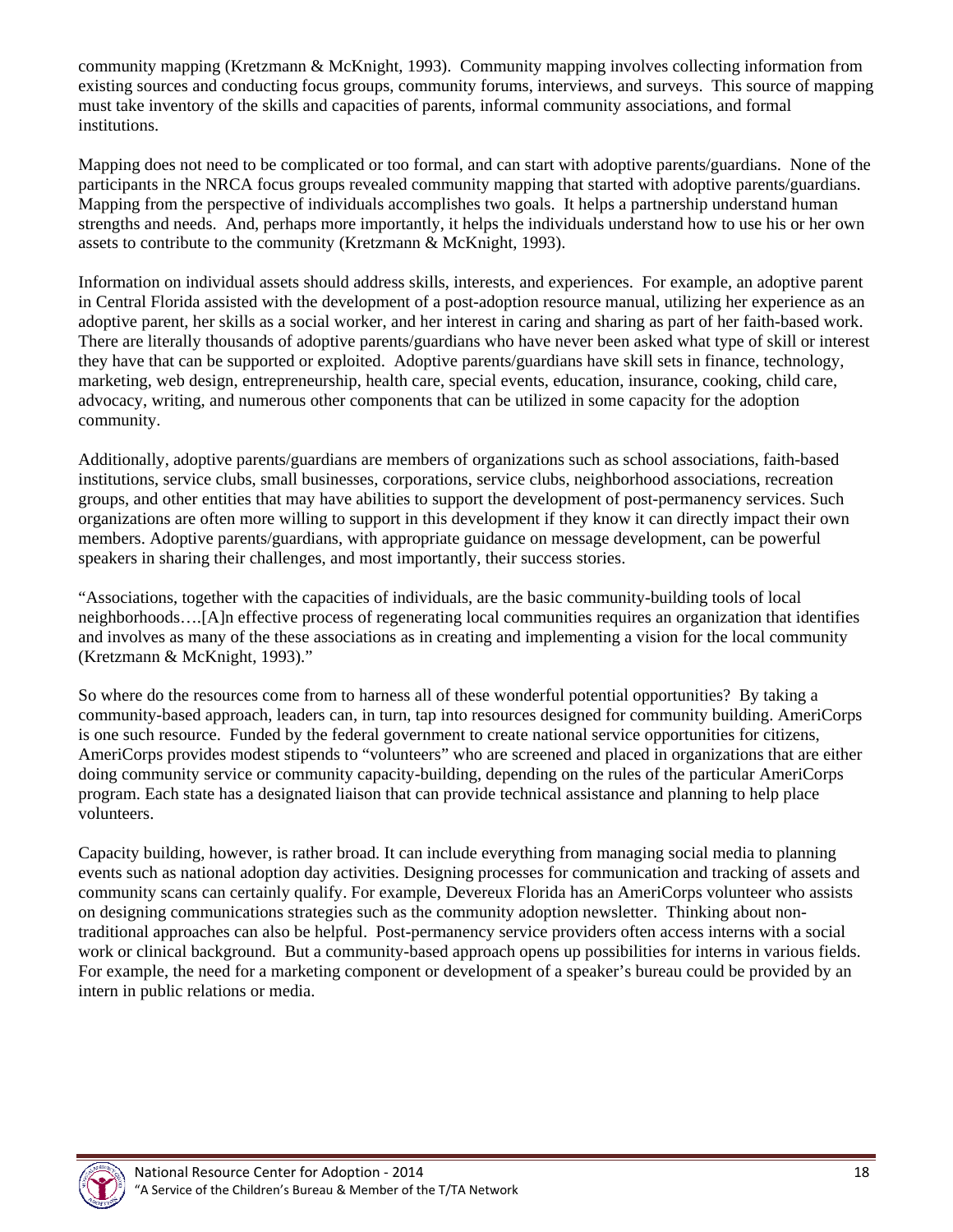## **Evaluation**

Monitoring and evaluation play a key role in developing a community based system of care. As with parent engagement, robust evaluation processes, particularly around the area of impact on the logic model, were something participants in the NRCA focus groups stated were lacking in their states. However, a number of backbone organizations were reporting on service outputs and outcomes and utilizing satisfaction surveys. The more mature post-permanency systems are collecting data on outputs, such as numbers of parent liaisons and mentors, types of trainings available to adoptive parents/guardians, and call and referral volume to hotlines.

Managing and designing evaluation systems can be time consuming and further challenged by the lack of integrated data management systems. But, evaluation of post-permanency programs can particularly impact the possibility of future funding as well as the realignment public funding. Monitoring and evaluation is a powerful tool that can answer the "so what" questions and respond to the growing demands for results. By focusing on outcomes, and not merely outputs, evaluation helps analyze why intended results were achieved and to identify the contributing factors.

Specifically, longer-term outcomes could include the following:

- $\triangleright$  Prevention of adoption disruptions/Increased family stability
- $\triangleright$  Increase in school stability and educational attainment of children
- $\triangleright$  Improved quality of life for adoptive families and youth (e.g., less behavioral problems, less familial stress, greater emotional security of youth).

Perhaps a significant reason for evaluation is the increased awareness for measuring Social Return on Investment (SROI) (Cabinet Office of the Third Sector, 2009). Measuring SROI is mainly determined by assessing the costs and benefits of a particular intervention against the costs and benefits of a counterfactual, or essentially the status quo. The more longitudinal the benefits are when compared to short-term costs, the greater the SROI.

Perhaps the power of measuring results is best summarized as follows (Osborne & Gaebler, 1992):

- $\triangleright$  If you do not measure results, you cannot tell success from failure
- $\triangleright$  If you cannot see success, you cannot reward it
- $\triangleright$  If you cannot reward success, you are probably rewarding failure
- $\triangleright$  If you cannot see success, you cannot learn from it
- $\triangleright$  If you cannot recognize failure, you cannot correct it
- $\triangleright$  If you can demonstrate results, you can win public support

From a post-permanency perspective, the cost of services and supports that are needed once an adoption/guardianship case has dissolved should be compared to the cost of services that are effective in preventing one such dissolution. Ultimately, evaluation and monitoring also provides for a powerful argument to help create additional funding opportunities for post-permanency services. It is not enough to simply implement postpermanency services because parents and adoptive children may need them. One must also examine the outcomes and impacts of such services and how critical they are to supporting the larger goals of a child welfare system.